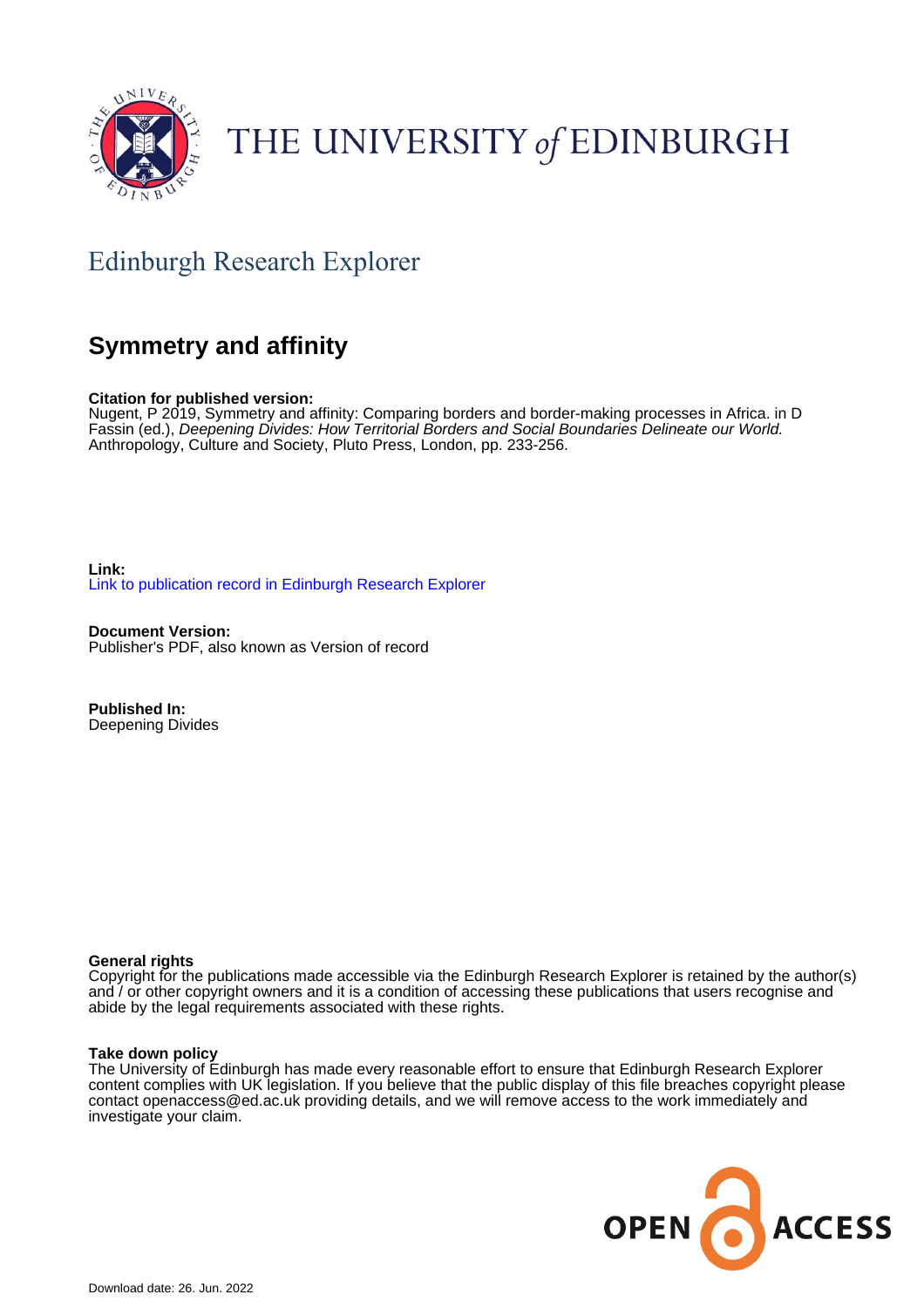# *Symmetry and Affinity* Comparing Borders and Border-Making Processes in Africa

*Paul Nugent*

Some of the most contentious issues of our times are framed by international borders where acute asymmetries of wealth and power are reproduced through systematic practices of exclusion.<sup>1</sup> Such is the case along the external borders of the European Union (EU) at the interface with Africa and the Middle East, and on the border between the United States and Mexico. In these paradigmatic instances, we can see two kinds of border effect at work. On the one hand, there has been a leveling process on the more endowed side of the line as once neglected border towns and regions have benefited from their insertion into larger territorial constellations. On the other hand, material deprivation on the opposite side has been entrenched by hard lines of separation whose explicit purpose is to prevent people from crossing over. The border simultaneously serves to remake social boundaries between populations who are either favored or stigmatized through a process of profiling and filtering that is simultaneously gendered, racialized, and ethnicized. Although the processes of patrolling borders and defining boundaries takes place in other locations as well, most notably at airports, the effects tend to be especially evident at the physical margins.

In sub-Saharan Africa, stark asymmetries are rather exceptional in border regions. Although there are economic hotspots centered on resource extraction, standards of living generally tend to be comparable as between states. As is well known, the largest oil producers—Nigeria, Angola, and Chad—manifest some of the highest levels of poverty. Moreover, the enclave character of the oil industry means that relatively little employment is generated. The partial exception to the continental norm lies at the interface between South Africa and its neighbors. The mining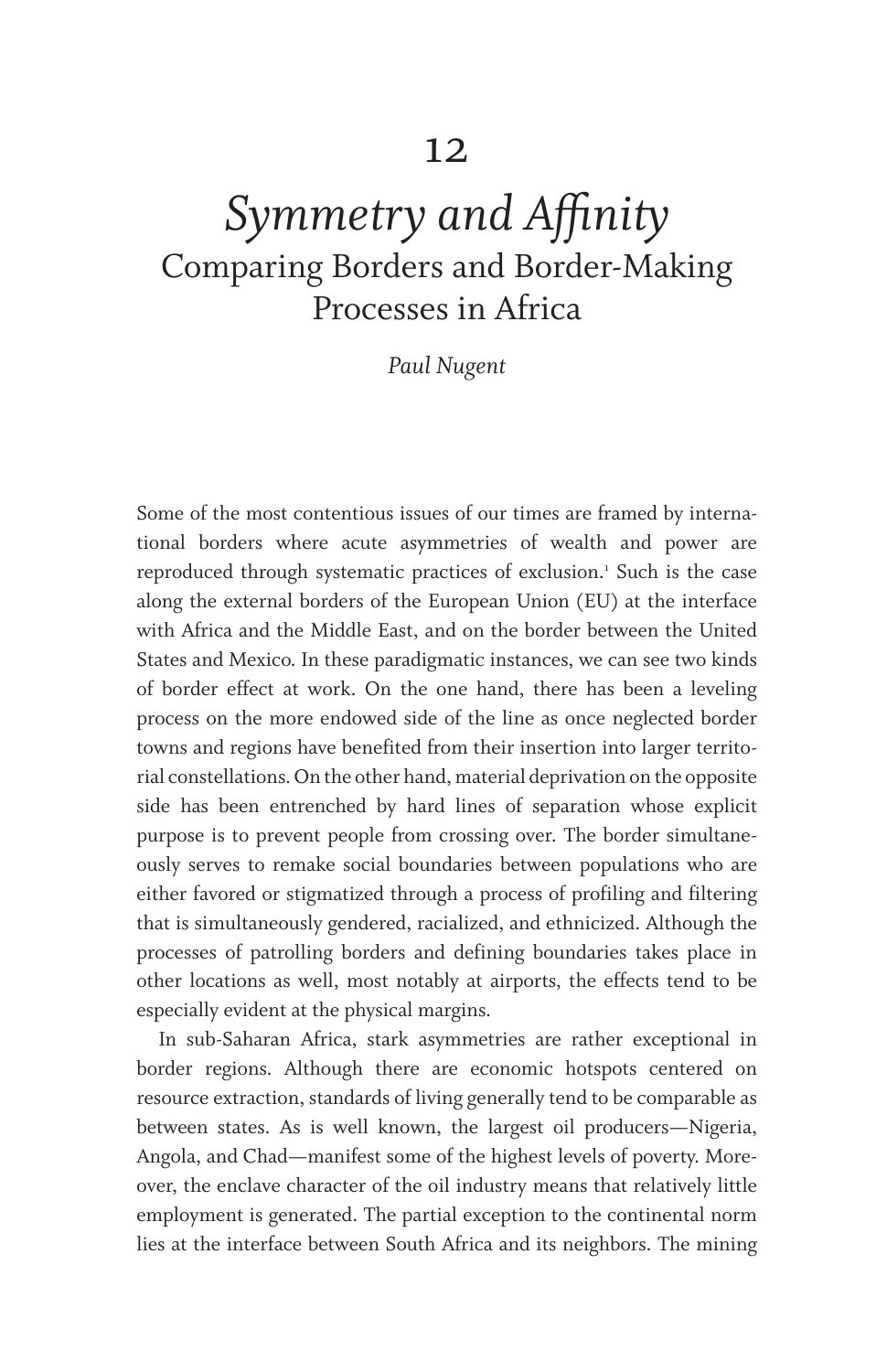industry in the former historically drew heavily on migrant labor from neighboring states, but numbers employed in this area have greatly reduced since the 1990s—with severe consequences for labor-exporting countries like Lesotho, where rural populations depended on mine wages (Crush et al. 1991). Nevertheless, the diversity and relative strength of the South African economy has continued to lure migrants from neighboring countries, most notably Zimbabwe, in the direction of the main cities and farming areas like the Cape wine lands. But at the borders themselves, South African towns are almost as unprepossessing as the settlements next door. Across the continent, the manifestation of very similar modes and standards of living at the border reflects the reality that populations on either side fashion a living from its existence.

But for all the apparent symmetry, a closer examination does reveal significant border effects in Africa as well. Physical (in)security creates dynamics that are comparable to the effects of asymmetry where the border clearly delineates a zone of endemic violence from one where relative peace prevails. In these cases, the two sides of a border typically assume different physical aspects. Across Africa, borders also serve to differentiate populations in more or less subtle ways, albeit with much greater scope for negotiation. As I will demonstrate, the inscription of multiple social boundaries is intimately bound up with flows of people and goods through territorial borders. In this chapter, I deploy a reading of asymmetrical borders in other parts of the world as a foil for mapping out some of the variations across Africa, but with a view to distilling lessons of broader relevance. I take asymmetry to refer to disparities of wealth and power rather than to the numerical dimensions of the population living in the border zone, although I consider this as an important border effect that is worthy of closer consideration. By invoking affinity, I seek to escape a purely state-centered perspective and to focus upon some of the ways in which populations conceive of, and act upon, the relationships that cut across borders. Although border-making might appear to be quintessential state work, it may more accurately be regarded as the coproduction of an extended cast of state and non-state actors. And it is precisely for this reason that border- and boundary-making processes are so deeply entangled.

## *Framing Symmetry and Asymmetry*

In order to prepare the foundations for a comparative discussion, I begin by teasing out four variations that are generally associated with the opera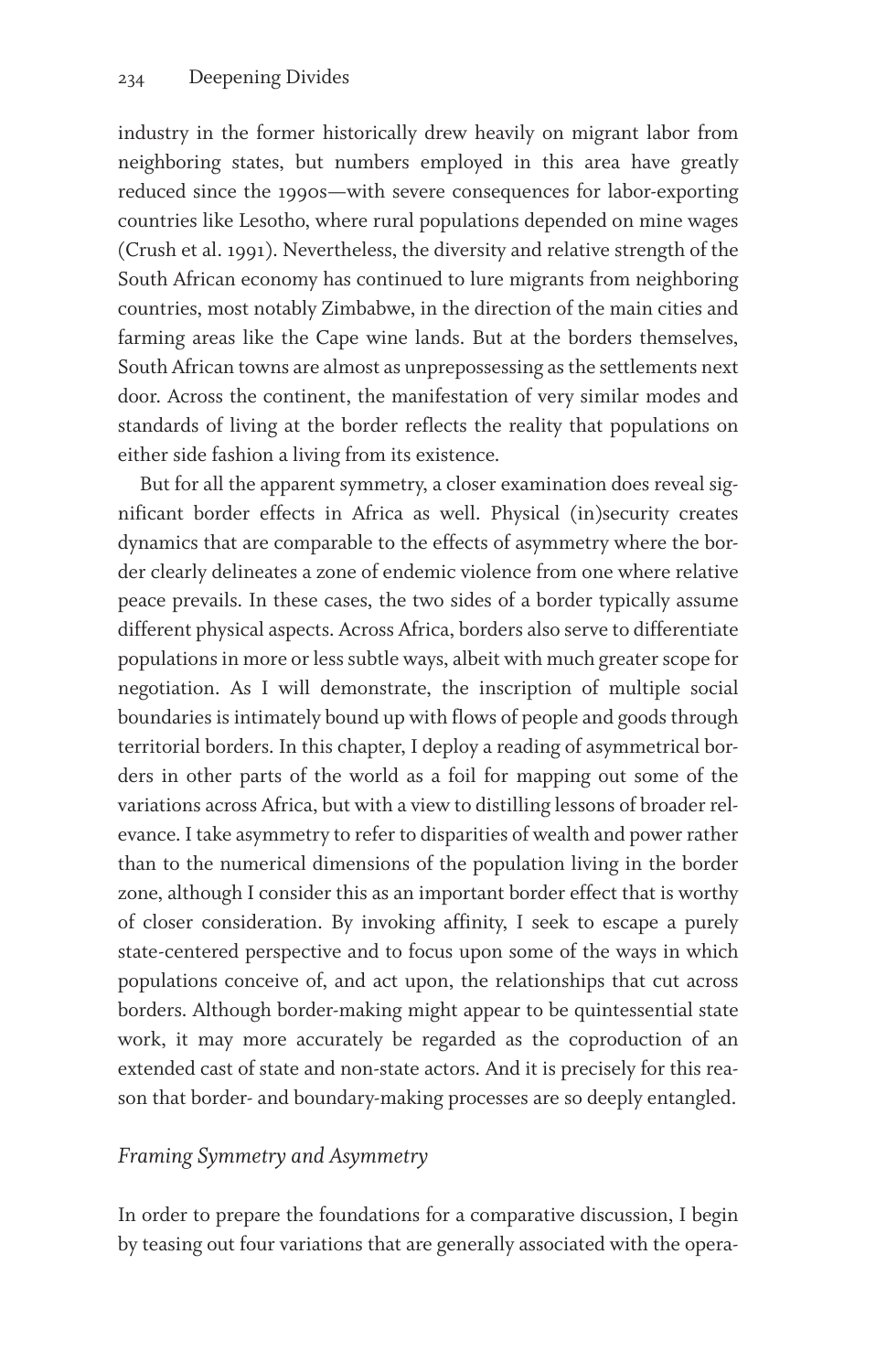tion of asymmetrical borders. The first concerns uneven levels of state presence. Along highly securitized borders there is likely to be a high level of visibility regardless of whether there is relative parity between the parties (as was initially true of North and South Korea) or a clear asymmetry (as was historically the case with the Russian–Finnish border). But where asymmetry reigns there is typically an interest on the part of the more endowed country in enforcing its physical presence at the border, which may not be shared by the other party. This is clearly the case around the Spanish enclaves of Ceuta and Melilla in North Africa and on the US– Mexico border. Alongside the rather crude symbolism of border fences, there has been a re-enchantment with technological solutions to issues of surveillance. At the same time, a veritable "illegality industry" (Andersson 2014) has grown up around the spectacle of surveillance and control (De Genova 2012). The less-endowed countries sometimes feel the need to keep up the appearance of sovereign equality by mirroring the presence of state agencies on their side of the line, but they have less invested in regulating border flows—unless they have been incentivized by the dominant neighbor to cooperate.

The second variation turns on the proliferation of networks of evasion feeding off the rents that are created by the creation and enforcement of hard borders. The activities that steal the headlines involve networks that are oriented toward the infiltration of elements that wealthier states are intent on excluding at any cost—namely people and narcotics. As a general rule, the harder the border, the greater the risks associated with crossing it, the higher the rents, and the more hierarchical the networks. But clearly the nature of what is being transported also has a bearing on the configurations. Drug cartels in South and Central America are highly monopolistic in nature and have been maintained through the active threat of violence (Payan 2006). The trafficking of people and drugs across the Sahara is somewhat more loosely organized, although the "mafias" are closely connected to the cartels in South America (Scheele 2012: 94–124).

The third variation is a peculiar form of demography, as populations are drawn to specific nodes within the borderlands (Nugent 2012). Borderlands are sometimes characterized by low population densities, but elsewhere asymmetrical borders suck in aspirant migrants, only to redistribute them in an uneven fashion across border spaces. The twin cities that have sprung up along the length of the US–Mexico border provide the classic instances. Here wealthier, but relatively small, American cities such as El Paso have become a focus for Mexican populations seeking a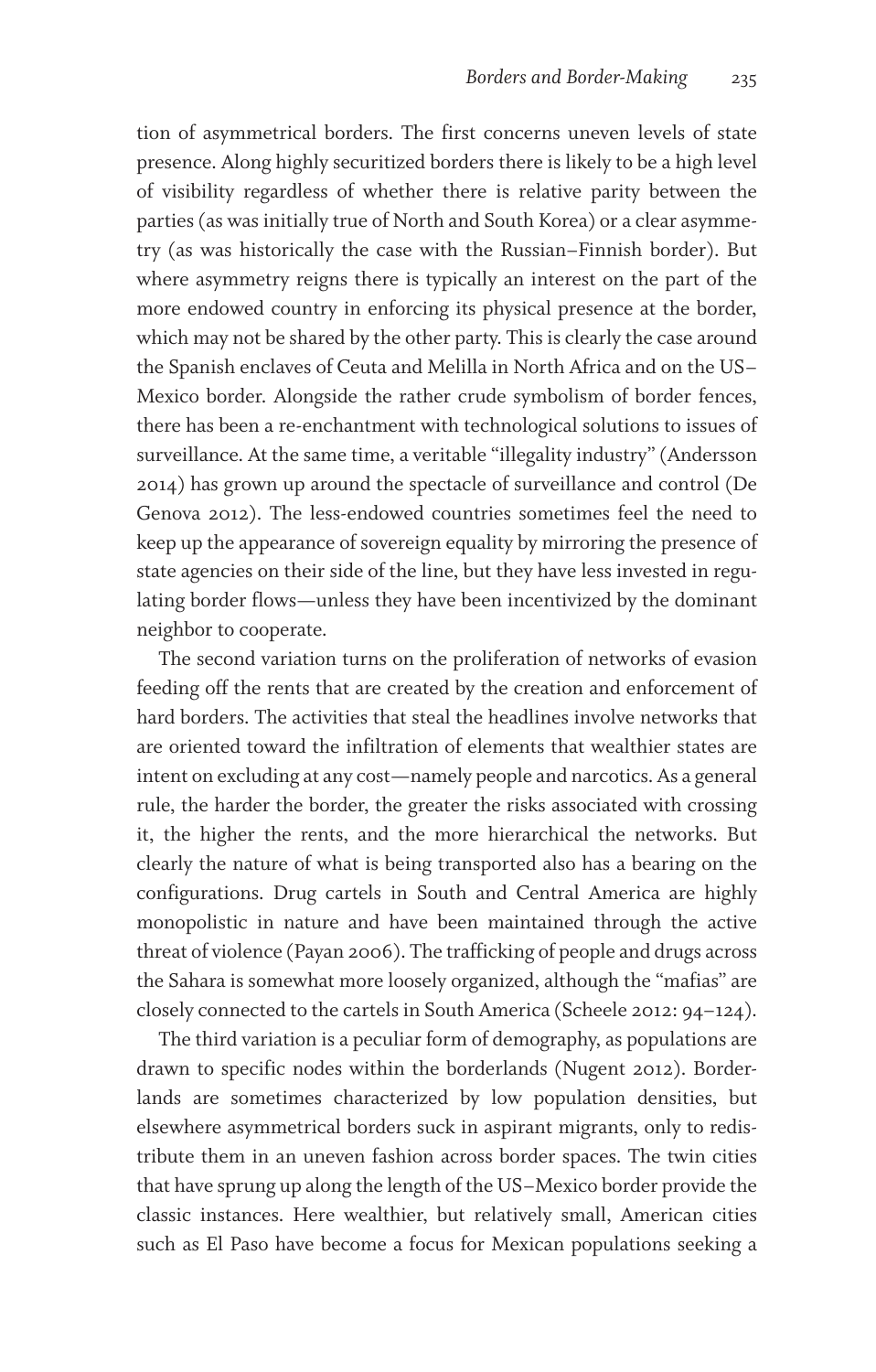better life. Much larger "trampoline towns" like Ciudad Juarez have emerged on the Mexican side, replenished by fresh arrivals from across the country and even further afield. El Paso and Ciudad Juarez, or Laredo and Nuevo Laredo, are intimately connected despite the existence of a relatively hard border.<sup>2</sup>

Finally, a distinct politics of identity tends to play itself out in asymmetrical borderlands. For countries that seek to restrict immigration, it is often convenient to emphasize the "otherness" of those whom they seek to deny entry to. Hence at the southern borders of Europe, governments have asserted their right to restrict entry to migrants and refugees, whilst blurring the distinction between them—which is at least implicitly justified on the basis of religious and or/racial difference. At the same time, the phenomenon of the daily commute across the US–Mexico border demonstrates that governments can also create states of exception when it suits them. At the busiest crossing of all, between Tijuana and San Diego, some 90,000 people cross the border each day—many who live in the former and work in the latter. The flip side is that border populations may themselves claim a close bond with people on the other side of the line, subverting the state's claim to a monopoly of defining the terms of belonging. Hence the racialization of Mexicans has its counterpart in claims to affinity between Mexican Americans and their cousins from across the line. As Jiménez (2010) demonstrates, Mexican Americans in the border states generally empathize with the desire of their counterparts from Mexico to find a better life—which is ironically justified with reference to the American dream—but they are able to revive their own ethnic identity through regular contact with immigrants. This is despite some ambivalence about the illegality that pervades the process of gaining entry to the United States in the first place.

# *Symmetry and Affinity in African Border Regions*

## **Uneven levels of state presence**

When it comes to matters of state presence, there is clearly considerable variation across Africa. One of the ironies is that the states with the least institutional capacity have typically been tasked with maintaining the longest borders. This is especially true of those located in the Sahel and the Horn of Africa. Where forests or drylands have been deployed as a buffer, states have often maintained only a token presence at the physical border. The latter have provided ideal sites for the incubation of rebel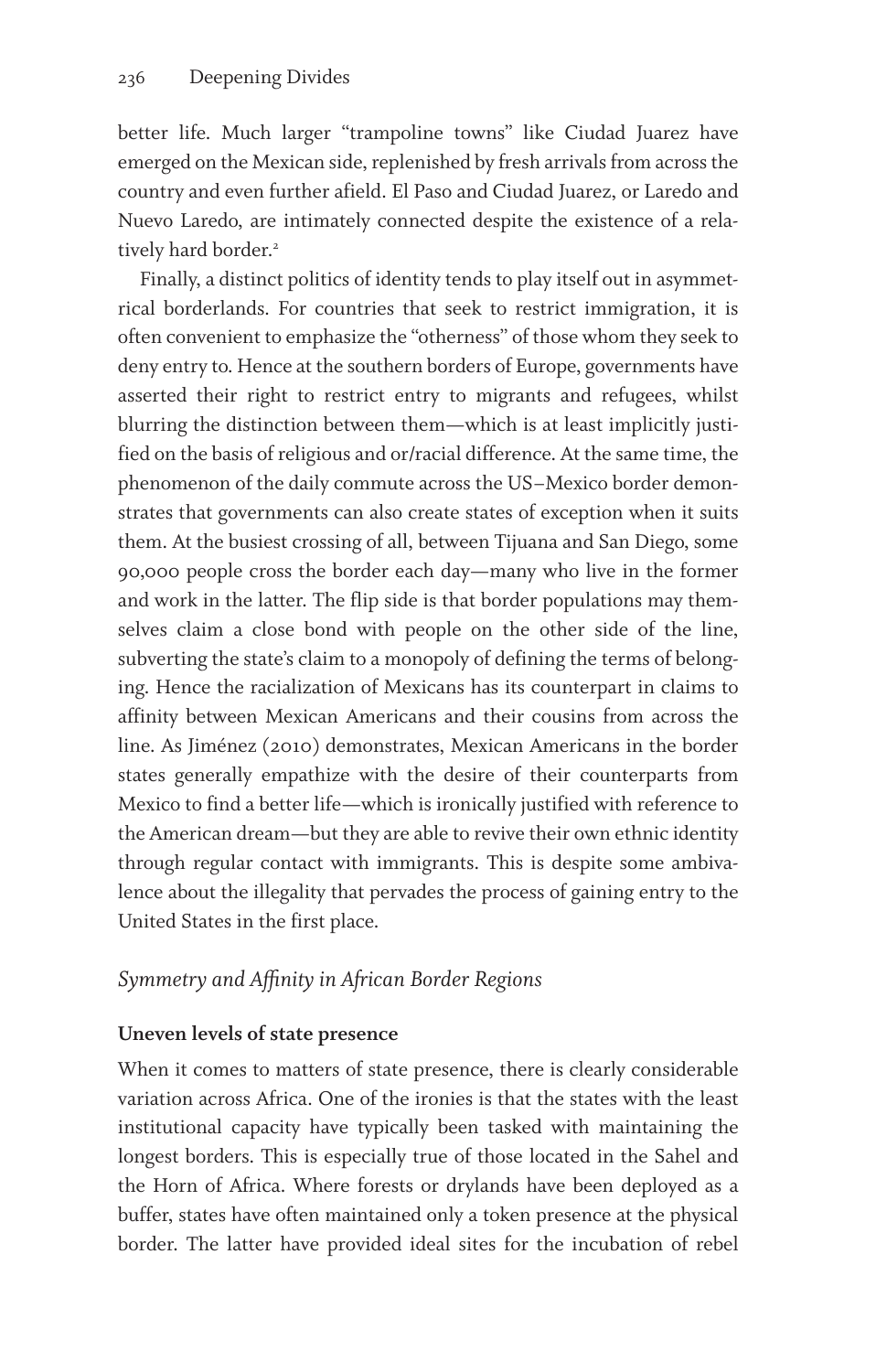insurgencies that have deployed the terrain to good effect. This has been true, for example, of the eastern Democratic Republic of Congo (DRC) and Sudan since the 1960s. Somalia is a singular case because the notional government does not control much territory outside of Mogadishu. But even states that might appear to have much greater capacity to control their borders have sometimes struggled to assert an effective presence when push has come to shove. The ease with which a combination of Tuareg secessionists fighting for the independence of Azawad, and Islamists affiliated with al-Qaeda, were able to cross borders and eventually overrun half of Mali in 2012 provides a pointed illustration of that reality. This is equally true of the manner in which Boko Haram established bases in the forest reserves of northeastern Nigeria and successfully beat back the Nigerian army over 2013/14. In this case, self-proclaimed jihadists claiming an adherence to Islamic State were able to exploit the lack of state presence in Nigeria as well as in the borderlands of Cameroon and Chad. In the process of defining a new moral community, and hence demarcating a social boundary, Boko Haram also identified Christians and most fellow Muslims as apostates who could justifiably be targeted for acts of violence. Uganda, Kenya, and Tanzania have found it convenient to locate large refugee camps in close proximity to international borders not merely to physically contain refugees, but also to establish a physical presence in marginal zones where state control has historically been tenuous. Whereas Uganda has established rather open settlements, Tanzania has sought to restrict movement beyond the confines of designated camps thereby underlining the alterity of refugees and restricting their access to sources of income. The irony here is that the creation of a social boundary, in which refugees are pointedly placed outside the category of potential citizen, is what has enabled the state to stake out its physical borders.

It would be misleading to think of the border wilderness as anything like the norm because the margins in Africa are often rather densely populated (see below). They characteristically pulsate with economic activity, which in turn ensures that state institutions are very present on the ground. The African continent is currently undergoing a process of "re-spacing" through the combined effects of regional integration initiatives driven by various regional economic communities (RECs) and large-scale investments in infrastructure pursued by African governments, international financial institutions, China, the EU, and to a lesser extent by private corporations (Nugent 2018). Transport corridors, which are sometimes accorded the more grandiose label of development corridors,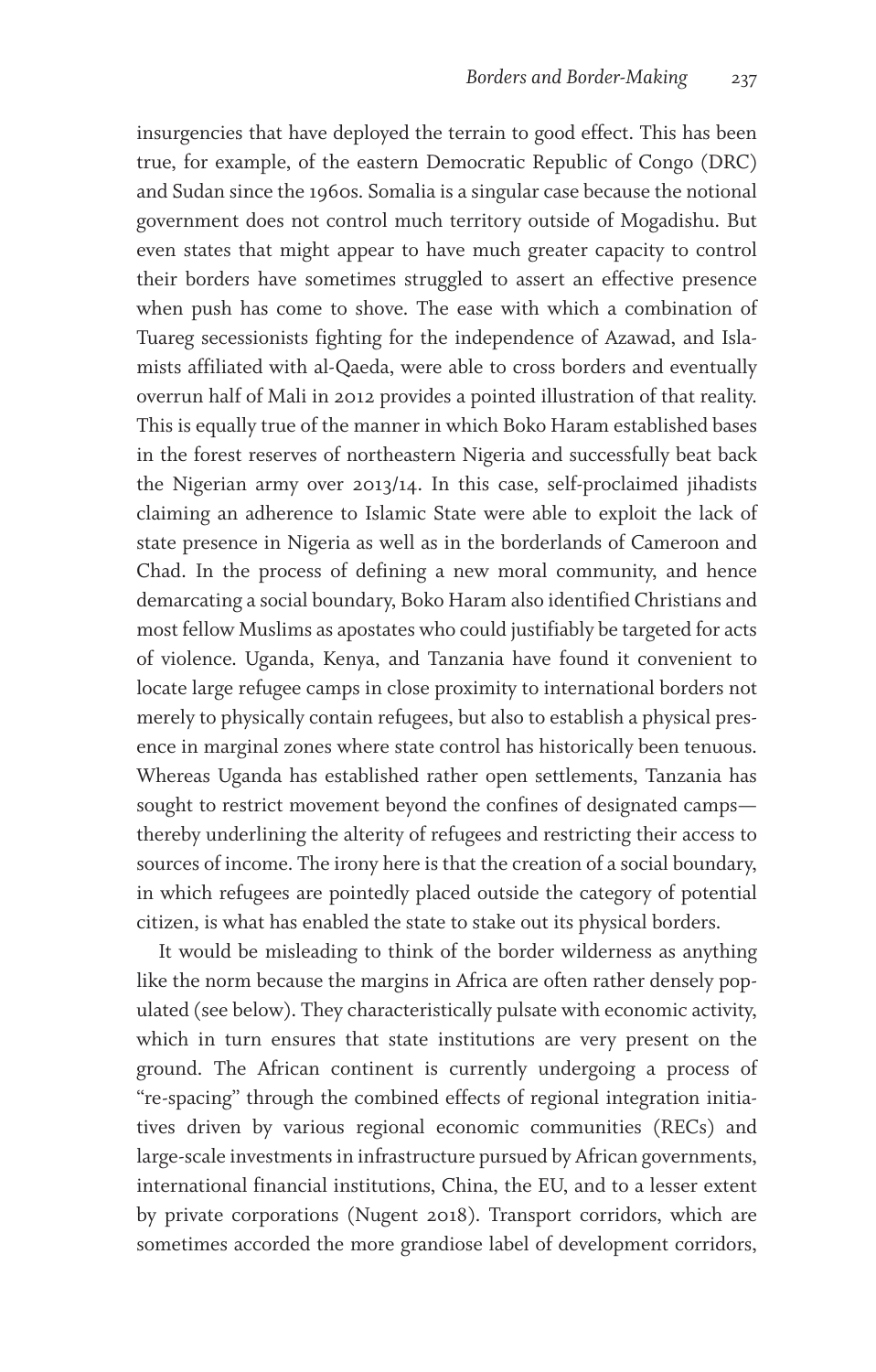lie at the intersection of both of these sets of interventions. They typically have a seaport like Mombasa or Walvis Bay at one end and a capital city or a mining center at the other—with upgraded road and rail networks linking them together. There are, however, significant differences between the many corridors. Whereas investments in the Walvis Bay Corridors are heavily geared to the extraction of mineral resources (notably copper), the Northern and Central Corridors in East Africa are justified with reference to facilitating the flow of imported goods as well as non-mineral exports. The Abidjan–Lagos Corridor (home to some 35 million people) is different again, in that it is justified with reference to the vast sprawl stretching from Lagos along the coastline, which potentially creates synergies arising out of the agglomeration effects associated with urbanism.

The border towns that are dotted along the corridors have historically functioned as the choke points where customs, immigration, and police have conducted their formalities and regulated the passage of people and goods. The lengthy delays and corruption that are characteristic of border crossings have been widely cited as the reasons for the high cost of doing business in Africa. This has the greatest implications for the landlocked states of West and Central Africa, for whom transport costs amount to some 45 percent of the value of imports and 35 percent of the value of exports—as opposed to the global average of 5.4 percent and 8.8 percent respectively (Viljoen 2016). Much of the cost is directly related to the hours, and even days, wasted in crossing borders. Part of the reason is inadequate infrastructure, such as the lack of crossable bridges, but as important is the duplication of procedures. In the context of regional integration, the stated priority is to actively reduce barriers to the free movement of goods, but also to assist the mobility of citizens within a given REC. The Economic Community of West African States (ECOWAS) has been in the vanguard with respect to the freedom of movement of people since 1979, whereas the East African Community (EAC) has led the way in trade facilitation and infrastructural investment.3

Ironically, the emphasis on facilitating border flows has imparted a heightened significance to the state management of border crossings. The EU is seeking to export its own model of an integrated boundary management system that will enable state institutions at the border to share data between themselves. Other donors are involved in harmonizing record systems that will permit agencies, most notably customs, to create and access the same documents. At the same time, governments and donors are rolling out one-stop border posts where a range of state institutions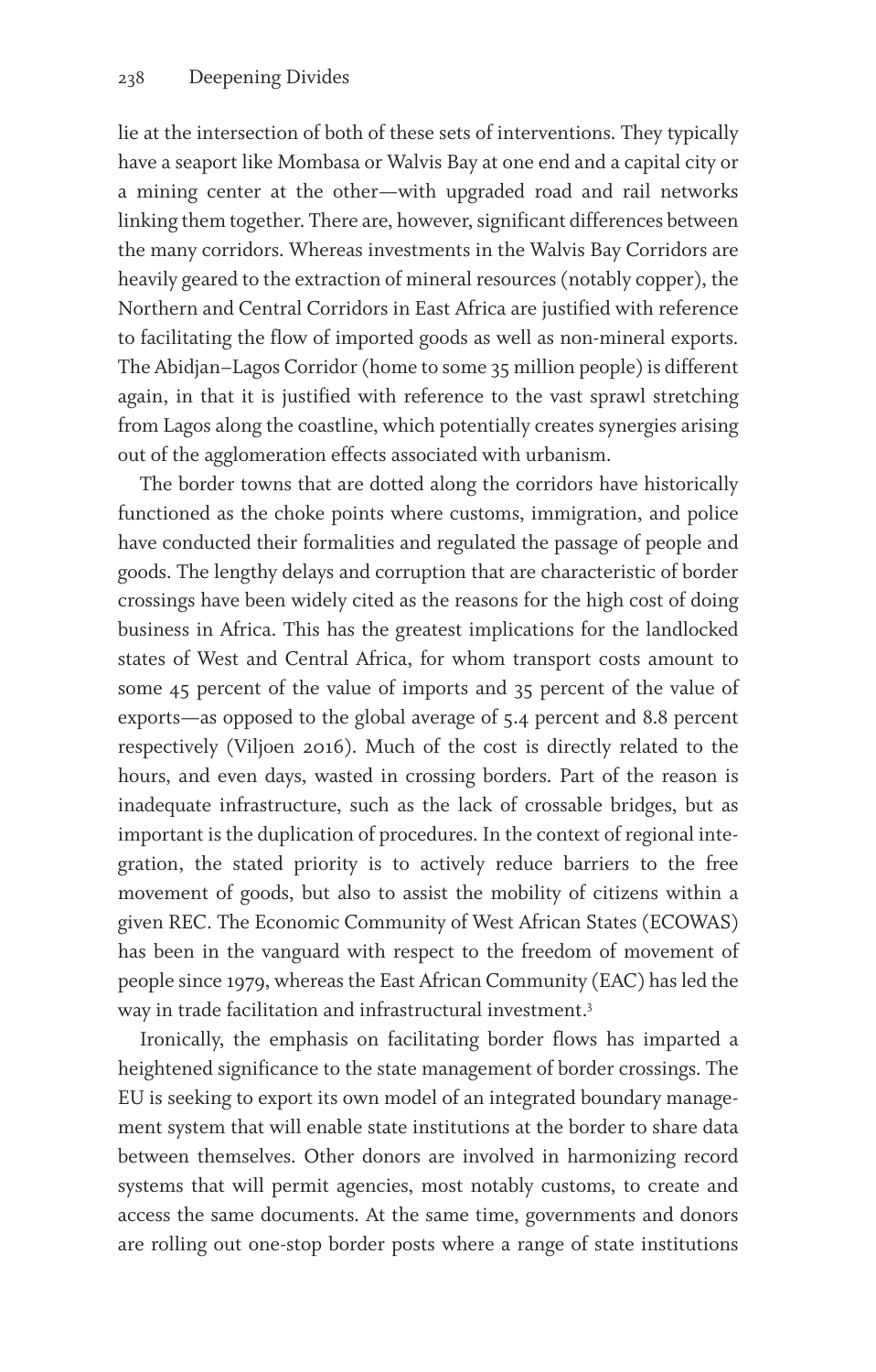from neighboring countries can work alongside each other, thereby halving the bureaucratic formalities. These reforms necessarily presume a mirroring of institutions at border crossings and require an active presence from both states. The construction of new border facilities and information systems frequently runs up against the realities of erratic electricity supplies and inadequate telecommunications infrastructure. Hence it has often been necessary to improve the connectivity of border towns. This upgrading has attracted ancillary businesses, most notably banks and logistics companies. Crucially for our purposes, it has also meant that a wider range of institutions and private actors has become invested in the dynamics of border towns.

However, significant tensions have emerged with respect to the management of mobility in particular. One arises out of the efforts of the EU to physically transplant its efforts to restrict the flow of would-be migrants. The European border force, Frontex, has enlisted African governments in a campaign to stem illegal migration at source by patrolling the West African coastline, but also by intercepting potential migrants at border crossings in the Sahel—long before the latter attempt the Sahara crossing (Andersson 2014: 100–36). Whereas freedom of movement is guaranteed to all ECOWAS citizens, people from coastal countries who enter the Sahel are often detained on a presumption of intent to reach Europe illegally—even though no actual crime has been committed. At the same time, African governments have sought to deal with the threat of terrorism by profiling border-crossers in ways that are in tension with the principle of freedom of movement. This is effected in part for reasons of national security and also in response to requests from external actors, most notably the United States and France. Given the ongoing campaign of al-Shabaab against Kenya and Uganda, for example, travellers who appear to be Somali are often singled out for special treatment in East Africa. Not surprisingly, the technologies of surveillance have become more sophisticated in recent years (Frowd 2018). While it is true that the implementation is often uneven, as well as inconsistent, the biometric border has traveled from airports to land borders, where finger prints are routinely taken. The concerns surrounding illegal immigration and terrorism together render border surveillance a genuine priority for African governments. Because this happens to coincide with the agenda of Western countries, it has been rather easy to secure external assistance to pay for the necessary equipment and training. While the integrated border management agenda is justified with reference to the benefits associated with more efficient data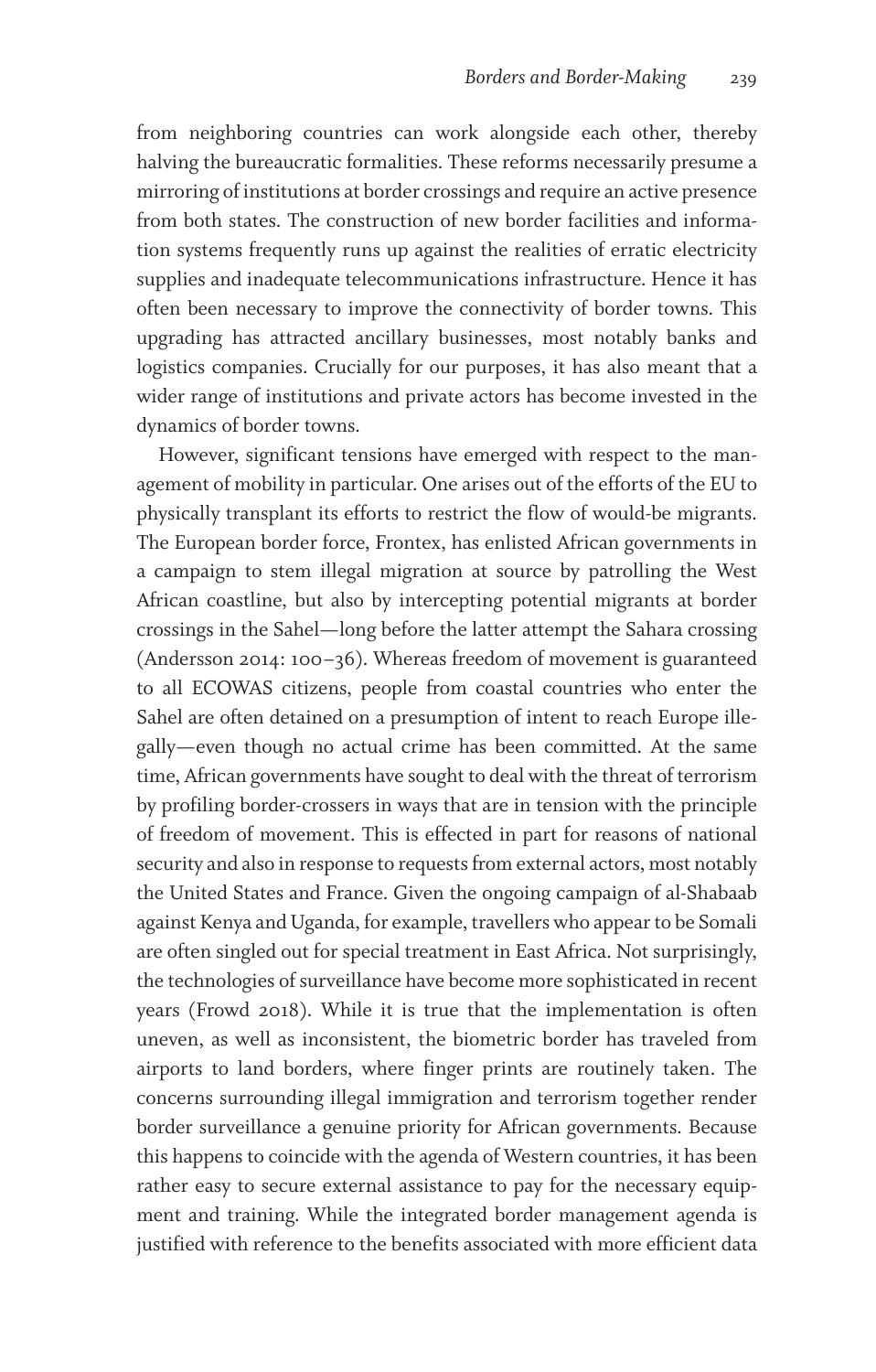collection and sharing, it is clearly not devoid of political intent. It also complicates the regional integration agenda of RECs that have, for example, been seeking to dispense with passport requirements.

#### **Networks of evasion**

Networks of evasion are very extensive in most African border regions, relating more to the pursuit of trade than to migratory flows. Historically, there have been high levels of mobility within the continent, especially in West and Southern Africa. In the Senegambia region, for example, large numbers of migrants from Mali, Mauritania, Guinea, and Guinea-Bissau have resided in Senegal, while the Gambia has been home to substantial numbers of Senegalese. Crossing borders has been considered mundane, and governments have not considered it prudent or necessary to interfere too much—except during moments of inter-state crisis such as that which followed the border clash between Senegal and Mauritania and which set off tit-for-tat expulsions in the early 1990s. The southward extension of Frontex has brought some of the networks of evasion in North Africa to the Senegambia itself. But it does not (yet) appear that there are highly organized human-trafficking rings operating across most of sub-Saharan Africa. The issue of child trafficking between African countries is often said to be pervasive, and immigration officials are specifically trained to detect its incidence at border crossings. But evidence of pervasive trafficking networks is limited. Indeed, it is difficult to detect a strong economic driver even for domestic labor, given that a large pool of vulnerable children exists in most African countries anyway.

By contrast, the economic logic behind the trafficking in smuggled goods remains as powerful as ever. For the first three decades of independence, African countries pursued competitive economic strategies that created abundant opportunities for smuggling. In West Africa, for example, the more substantial countries like Nigeria, Senegal, and Ghana attempted to build national industries—which were typically state-owned—behind the protection of tariff walls. Neighboring countries—most notably Togo, Benin, and the Gambia—functioned as archetypal entrepôts, that is as microstates that had very little industry of their own but got by on the basis of tapping international trade. They actively encouraged the import of consumer goods through their ports, which were then taxed and dispatched across borders in the shape of contraband. This undercut fledgling industries, such as textiles or sugar production, in the neighboring countries. Under structural adjustment programs, much of the protection for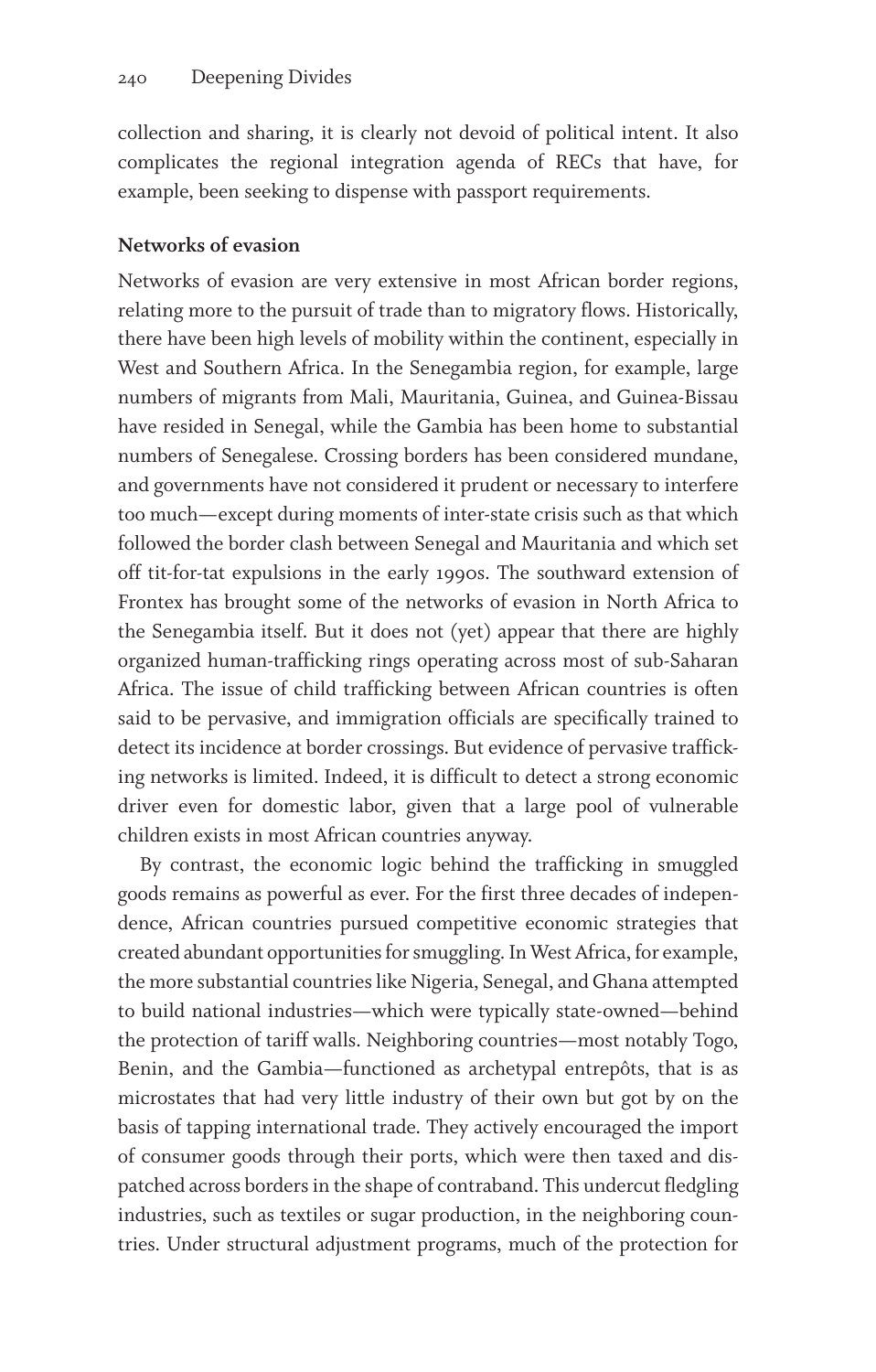state industries was removed, but a stimulus was provided to other forms of trade across borders (Walther 2014: 194–5). In the current era of regional integration, the harmonization of customs values and internal taxes has reduced many of the economic rents that formerly sustained smuggling. But the continued existence of different currencies, the retention of consumer subsidies (for example on petroleum products), and the remaining vestiges of industrial protectionism have all meant that smuggling remains a highly profitable business. Nigeria has, for example, delayed the implementation of a common external tariff and has insisted on upholding a list of prohibited imports and imposing high tariffs on "strategic" commodities, such as rice. The net effect has been to extend a renewed lease of life to the contraband trade centered on the port of Cotonou. Benin has embraced the logic of regional integration by promoting a rail link to Mali, but at the same time it has continued to function as a classic entrepôt state. Much of the smuggling across the continent is transacted in items of everyday consumption, such as wheat flour, Thai rice, and Chinese batteries. But there are also some items to which some value is attached and which require greater levels of organization within the supply chain. The attempt to sever the links between diamond mining and violent conflict through certification under the Kimberley Process has fueled smuggling across international borders—with the DRC being a major supplier of illicit diamonds to the rest of the world. Much of the trafficking in ivory for the Asian market, and skins used in Chinese medicine, takes place by road for the simple reason that these are easily concealed amongst other consignments and are difficult to detect without functioning scanners—which are a rare occurrence at most of Africa's land borders. The rerouting of the South American drugs trade, and in particular cocaine, through West Africa is a case of the internationalization of criminal networks (Klantschnig 2013)—with profound consequences for Guinea-Bissau, where it has become deeply entwined with the politics of the country. Although much of the narcotics trade has been routed through airports, improvements in the technologies of detection in countries like Ghana and Nigeria have meant that drugs have also entered Europe by boat and along land routes through the desert.

One of the distinctive patterns of cross-border trading in Africa is the role of ethnic and religious networks in cementing essential bonds of trust, both between partners of an equivalent size and between larger merchants and smaller traders. Long-distance trade has historically been associated with particular ethnic groups, such as the Dyula and Hausa of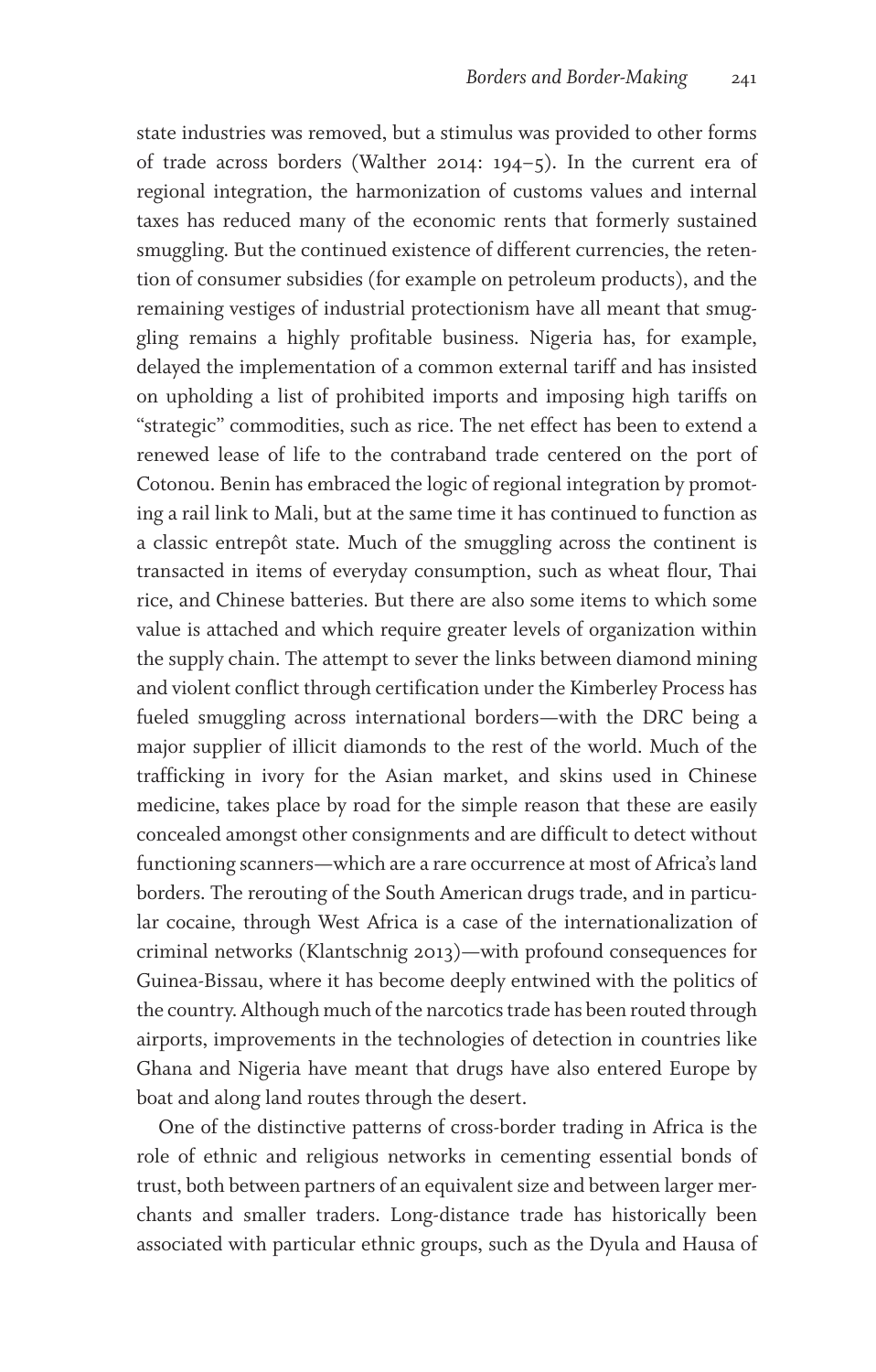West Africa, who remain deeply invested in cross-border trading to this day. But the emergence of lucrative seams of commerce since the 1970s has also facilitated the emergence of novel networks. A case in point would be the so-called Nana Benz of Togo, the market women who came to dominate the cloth trade from the Grand Marché in Lomé. After independence, Dutch and British wax prints were imported through the port by multinational trading firms and then distributed by the Nana Benz throughout the sub-region (Sylvanus 2016). Much of the cloth was sold into Ghana, whose own factories came close to collapse in the late 1970s and early 1980s. The lucrative textile trade was controlled by wealthy female traders, and in particular by Minas who originated from eastern Togo rather than from Lomé itself. They were, in turn, suppliers to a much larger group of middling and smaller traders. As the counterfeit cloth trade with China took off around the turn of the millennium, a much greater range of actors entered the field, and the Nana Benz forfeited their de facto monopoly. What stands out in this instance is the convergence between international commerce and cross-border flows on the one hand, and the demarcation of an entirely female domain that is spatially embodied within the urban landscape of Lomé on the other.

A rather different instance is that of the Mouride trading network of the Senegambia—which is Muslim, primarily Wolof in terms of its ethnic composition, and dominated by men. The Mourides are a Sufi religious order that was initially closely associated with the expansion of groundnut production in Senegal before its adherents turned their backs on farming and became heavily urbanized from the mid-1970s onward. The Mourides stand out from the other Muslim orders in the sub-region by virtue of an internal structure that is simultaneously hierarchical, being centered on the relationship between a religious *cheikh* and his *talibés* (followers), and yet flexible enough to facilitate its extension as a network. After independence, the Mouride capital of Touba was granted an exceptional status, likened by Senegalese to the Vatican, where state institutions like the police were absent from the scene. The Mourides became deeply implicated in the contraband trade with the Gambia in the 1970s, where they accessed Asian goods that sold more cheaply in Senegal than both the French equivalent and the products of local factories. In the 1980s and 1990s, the Mourides controlled much of the illicit trade across the greater Senegambia region and they remain prominently placed to this day—even if smuggling through the Gambia has lost much of its rationale as Chinese goods have entered directly through the port of Dakar. What was originally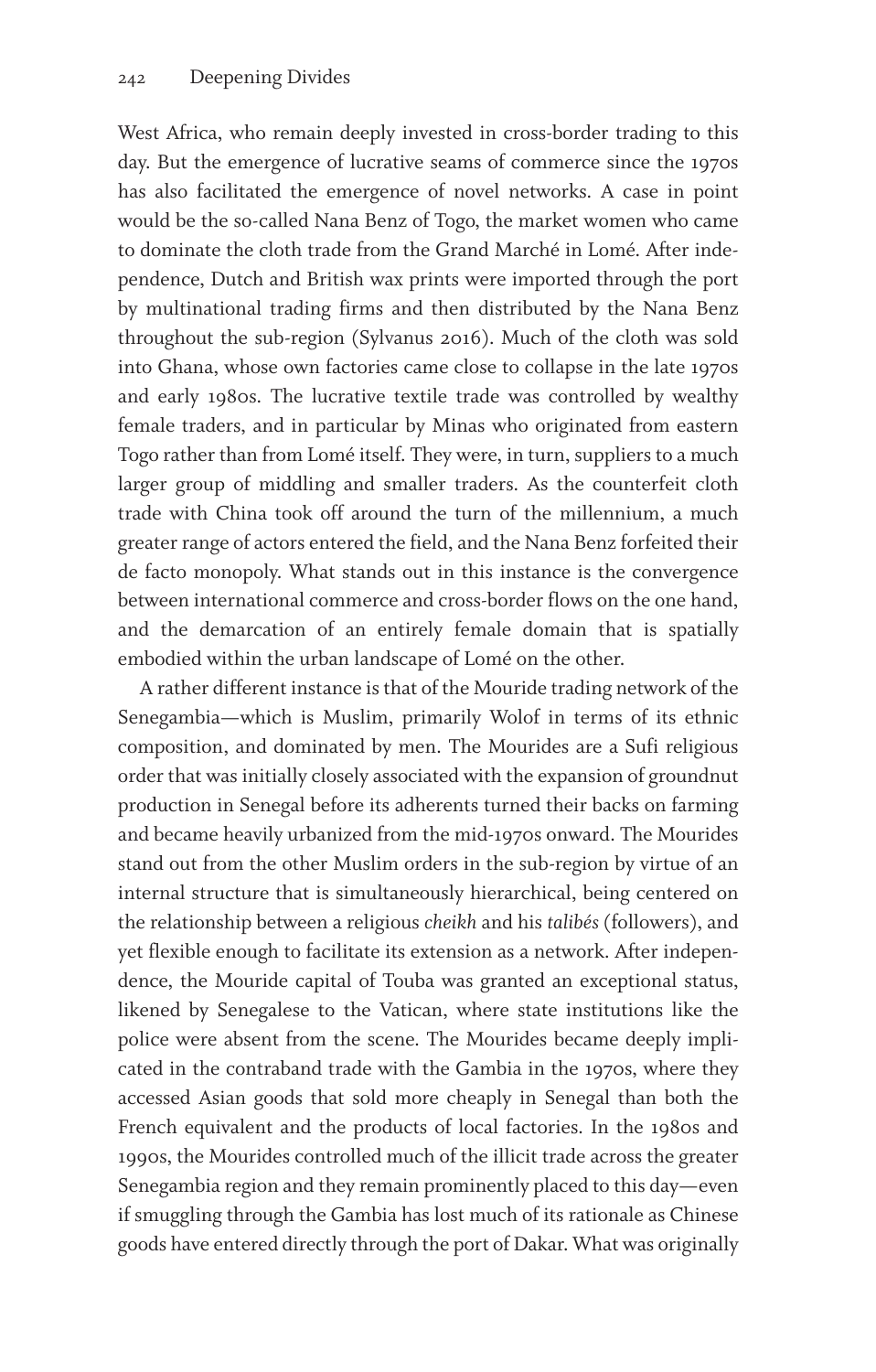a village expanded rapidly, in large part by virtue of the commercial advantages that the unique status conferred, with the result that Touba grew to become Senegal's second city. The Mourides also moved in large numbers to Dakar, and subsequently became heavily invested in international migration, especially in the direction of France and Italy, where they became closely associated with street trading.

If we compare the Nana Benz and the Mourides, we can discern some of the complex ways in which border- and boundary-making have become intertwined. The Nana Benz carved out a distinct identity that was gendered and largely ethnic in character, and that depended on the reproduction of international borders and the economic rents associated with them. The space that they claimed as their own was physically concentrated at the commercial heart of the Togolese capital. At an earlier point in history, the Mourides created their own center that was deliberately located away from the colonial capital of Dakar. The religious network was built upon absolute allegiance to a *cheikh* who acted both as a religious interlocutor and a social protector. The Mouride order greatly expanded in numbers and influence when its adherents embraced the commercial advantages that came with cross-border trade and subsequently the opportunities for migration to Europe. The financial flows back to Senegal, which sustained both the religious leadership and extended families, have enabled the Mourides to adapt to changing circumstances. Today, there are multiple layers to the social identity of the Mourides. It is strongly associated with being Senegalese, and yet it actively embraces a worldliness that is threatened by stricter European immigration regimes. It is associated with Islam, but with innovations that make it distinct even from other Sufi orders in Senegal. And while the public perception of the Mourides emphasizes close solidarity between young men, they clearly have a substantial female following.

Under conditions where trade is characterized by high risk, whether by virtue of the nature of what is being traded or the insecure environment in which it is carried out, the networks tend to be more hierarchical and densely configured. While cigarette smuggling by boat between Libya and Egypt involves groups of young men who are connected through "tribal" ties, the trafficking in arms, people, and drugs between Libya and the Sahara is dominated by close-knit and heavily armed networks that do not hinge on kinship solidarities (Hüsken 2017: 907–9). The same is true of the "mafias" operating on the border between Mali and Algeria, which are based on personal ties rather than the established religious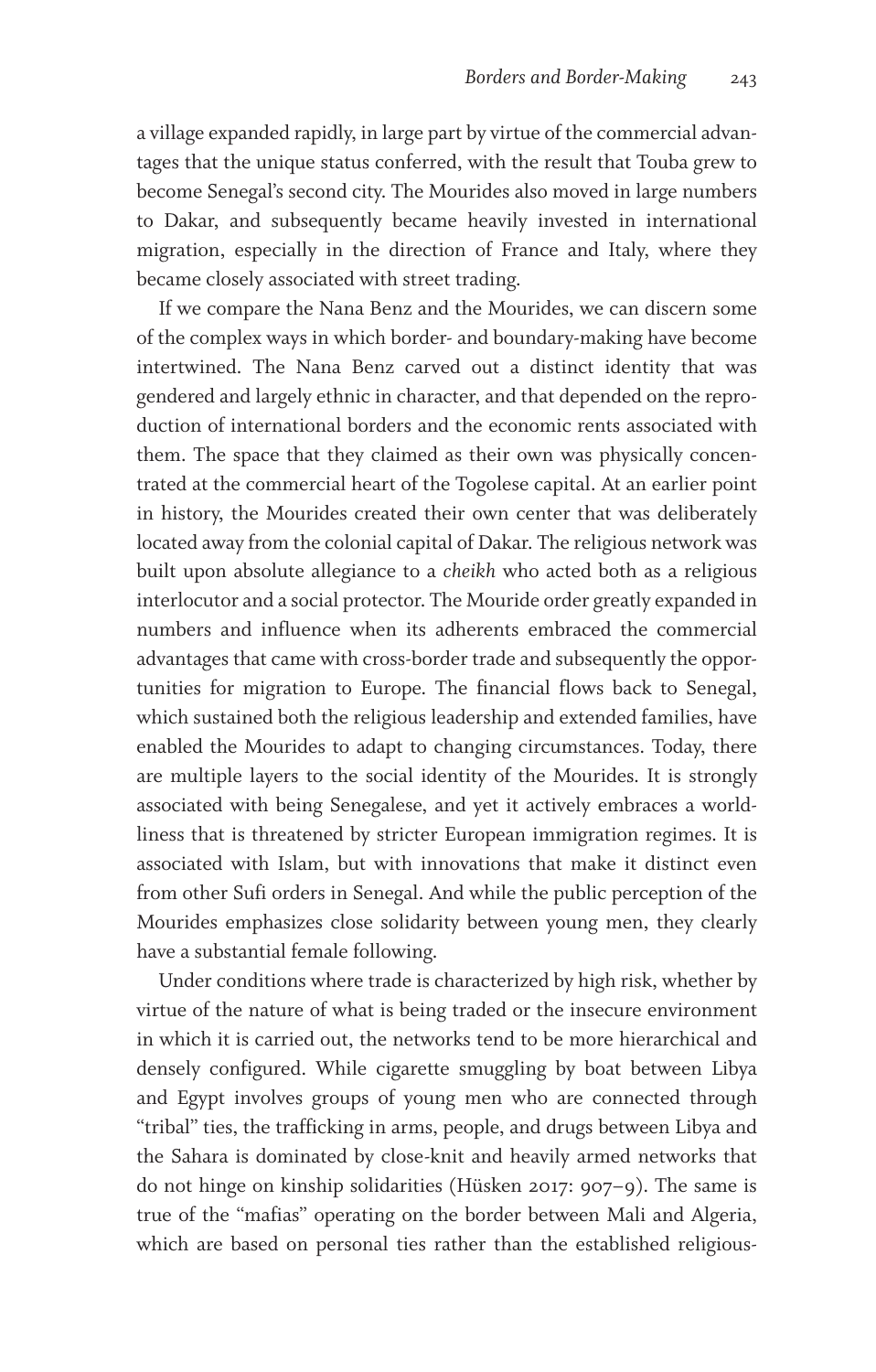cum-commercial networks, and are surrounded by a distinct aura of unsociability (Scheele 2012: 123). In regions where there is a high risk of banditry, militia attacks, or irregular seizures by state and quasi-state actors (it is not always so easy to tell them apart), merchants have to provide their own military security—or purchase it elsewhere. In the trade between the eastern DRC and its neighbors, where the risks are especially acute, a small number of players has come to dominate the most lucrative lines of trade. In the wake of the Rwandan genocide of 1994, and the flight of Hutu populations across the border, North and South Kivu became highly volatile regions of the DRC. Endemic insecurity did not sever trade, and indeed created its own war economy of sorts (Jackson 2006), but it did change the ways in which trust operated. Raeymaekers (2015) has explored the logics of a protection economy in which large merchants depended on the security afforded by military enforcers, but increasingly set the rules of the game themselves—thereby creating what he depicts as a hybridized system of governance. In a separate study of trade between the DRC and Uganda, Titeca (2012) similarly identifies the consolidation of economic power in the hands of a small group of well-connected "tycoons." In the Great Lakes region, the pervasive threat of spoliation is what enables the most lucrative commerce to remain concentrated in the hands of the few who possess the means to defend their interests. The effects are, therefore, broadly similar to the ways in which the high risks associated with trafficking across asymmetrical borders promotes hierarchical and highly concentrated networks.

## **Demography**

As I have already indicated, border regions are frequently amongst the most densely populated, especially in West Africa, Central Africa and the Great Lakes region (Soi & Nugent 2017). Indeed, Africa has its own variants of the twinned towns and cities phenomenon. And much like on the US–Mexico border, the pattern is one of uneven growth between urban settlements. The cities of Kinshasa and Brazzaville provide the only instance in the world where two capital cities face each other across an international border defined by the Congo River.<sup>4</sup> In this case, Kinshasa is several times larger than Brazzaville. Together, they are home to some 13 million people, many of whom make a living in one way or another from trade across the dangerous river boundary. This is not likely to change, given that the prolific expansion of Kinshasa is predicted to continue unabated over the next three decades. Indeed, according to some projec-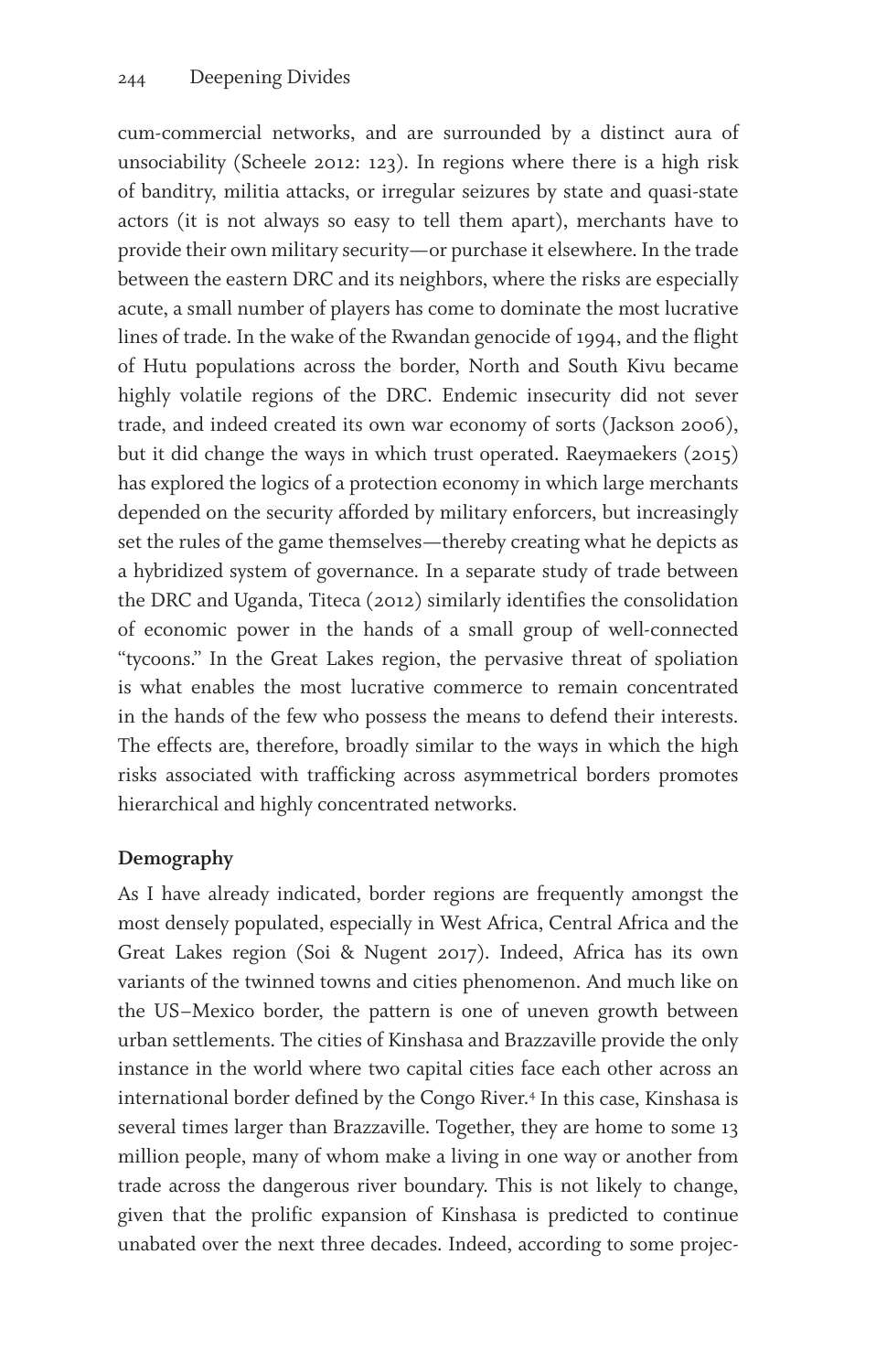tions Kinshasa will overtake Lagos and Cairo by 2025, with a projected population of 16.8 million people. In addition, a large number of Africa's capital cities are either located on an international border—typically along a navigable river—or within 50 kilometers of one. In several cases, capitals like Bangui and N'Djamena face smaller towns on the other side of the border which derive much of their vitality from the proximity between them. Finally, there are innumerable instances of border towns that have grown up in an intimate relationship with one another. In East Africa, there are several towns that share the same name: such as Busia, Uganda and Busia, Kenya, or Moyale, Kenya and Moyale, Ethiopia. In almost every case, the factors behind the consolidation of these urban clusters involve some combination between the selection of an administrative headquarters and the opportunities that derive from the existence of the border. A particularly fascinating example is Lomé and its Ghanaian neighbor, Aflao, whose border crossing literally opens into the downtown area of the Togolese capital. Aflao already existed in the seventeenth century, whereas Lomé was founded by smugglers seeking to escape British Customs duties after the declaration of the eastern border of the Gold Coast in 1879. After independence, Lomé expanded rapidly as the Togolese capital, but also as the epicenter of the contraband trade (see above). Aflao was an important partner in and beneficiary from this trade, which is reflected in the reality that its population grew significantly more quickly than other towns in Ghana. There is a close affinity between the populations of these settlements—given that specific quarters of the Togolese capital trace their origins to Aflao—but they have both drawn in populations from much further afield, including the Mina, who I have mentioned above.

Patterns of urban growth have also been shaped in significant ways by the security imbalances that have already been identified. Across Africa, high rates of urbanization are closely correlated with patterns of sustained violence—Angola being the classic case of a country that has experienced rural depopulation as a consequence of decades of civil war. Much of this urban growth is reflected at the geographical margins, where populations have a greater chance of seeking sanctuary across the border. Although the existence of large-scale refugee camps is well known, a pattern characteristic of relatively low-level insurgencies is one in which populations relocate to the more secure side of the border during times of trouble. Hence Gambian border towns have accommodated large numbers of people from the Casamance whenever the secessionist insurgency in Senegal has heated up, but then there has been a reverse flow when a sem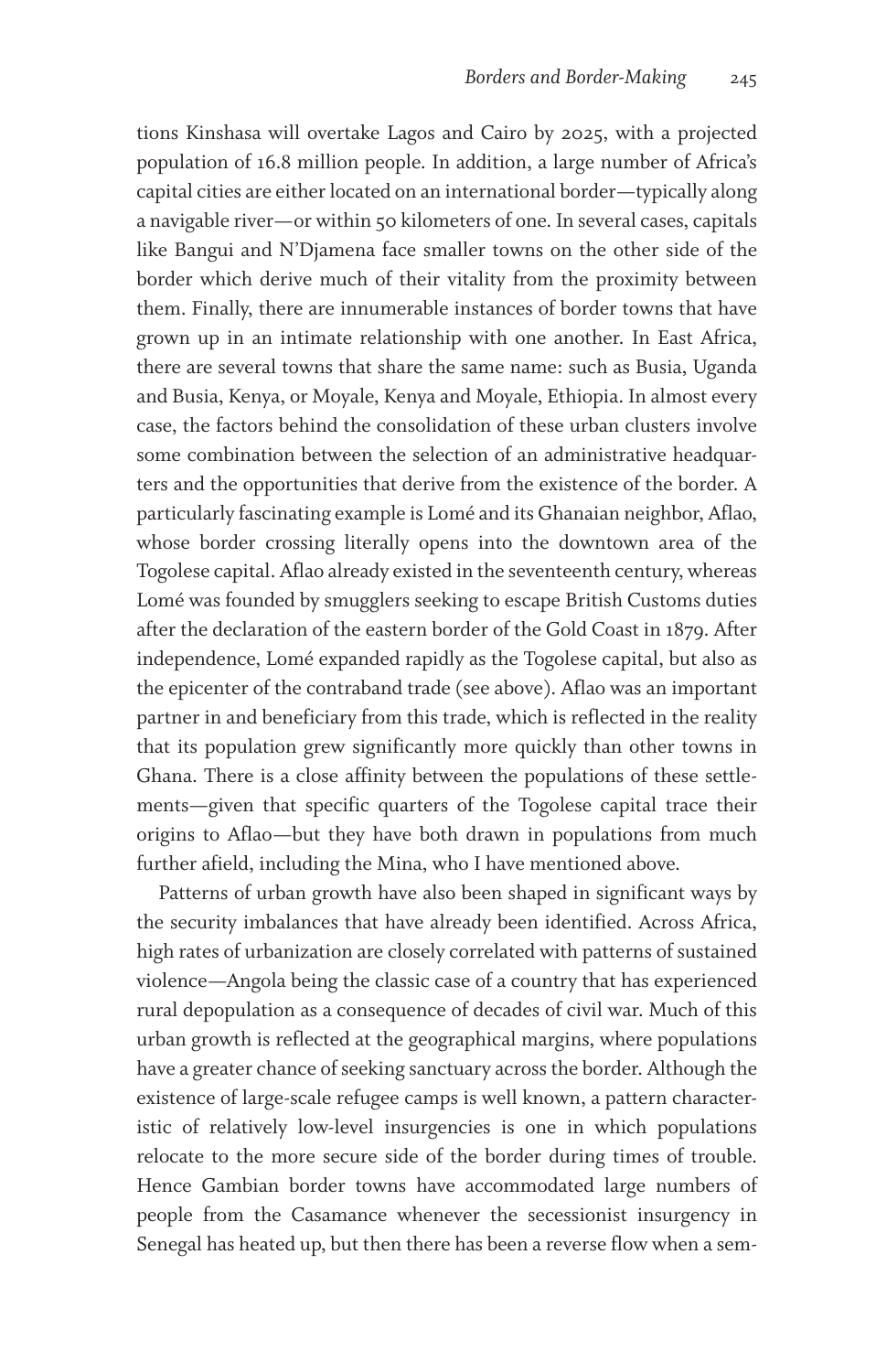blance of normality has returned. These movements are based on established relationships, cemented by kinship and religious ties, between towns on the two sides of the border. Needless to say, these are towns where the livelihoods of much of the population revolves around the opportunities for cross-border trade.

Much as instability has been confined to the Casamance side of the Senegal–Gambia border, Uganda has experienced long periods of acute instability in a way that Kenya has not. Amidst the privation of the Amin years, when basic consumer goods ceased to be available in Uganda, a flourishing contraband trade with Kenya sprang up. This imparted a particular significance to the relationship between the two Busias. Smugglers from Busia, Uganda, often using bicycles, ran the gauntlet of military surveillance, but continued to take the risk because of attractive financial returns. However, because of the dangers associated with exhibiting wealth in Uganda at a time when the military was not bound by any rules, very little investment was evident. Most of the demographic growth and physical construction (especially well-stocked stores) was manifested in Busia, Kenya, a difference that was further magnified when the latter was elevated to an administrative center. When peace returned to the Ugandan side of the border, Busia, Uganda, assumed the role of a truck stop on the route from Mombasa. In recent years, however, Busia has acquired its own minor position within the Ugandan administrative hierarchy, and a range of businesses, including banks and filling stations, have grown up around the one-stop border post. There is a perception that property is more expensive in Kenya, while much of the electoral violence in recent years has played itself out in Busia, Kenya. This means that traders are much more likely to invest in Busia, Uganda, than before. The net consequence has been a narrowing of the gap between the towns with respect to both population and the quality of the built environment.

In the eastern DRC, a rather different pattern has taken shape based on the permanent displacement of rural populations toward the border. Goma has progressed from the status of a modest provincial town to a metropolis of more than 1 million people, while Bukavu is estimated to harbor a further 832,000. This is not a matter of the bright lights so much as a reflection of the reality that the city provides a relatively safe haven at a time when the rural hinterlands of North and South Kivu are rife with armed militias that routinely target civilian populations. The existence of the border provides a source of income for the many men and women who trade, transport goods, cook food, change money, and do all the other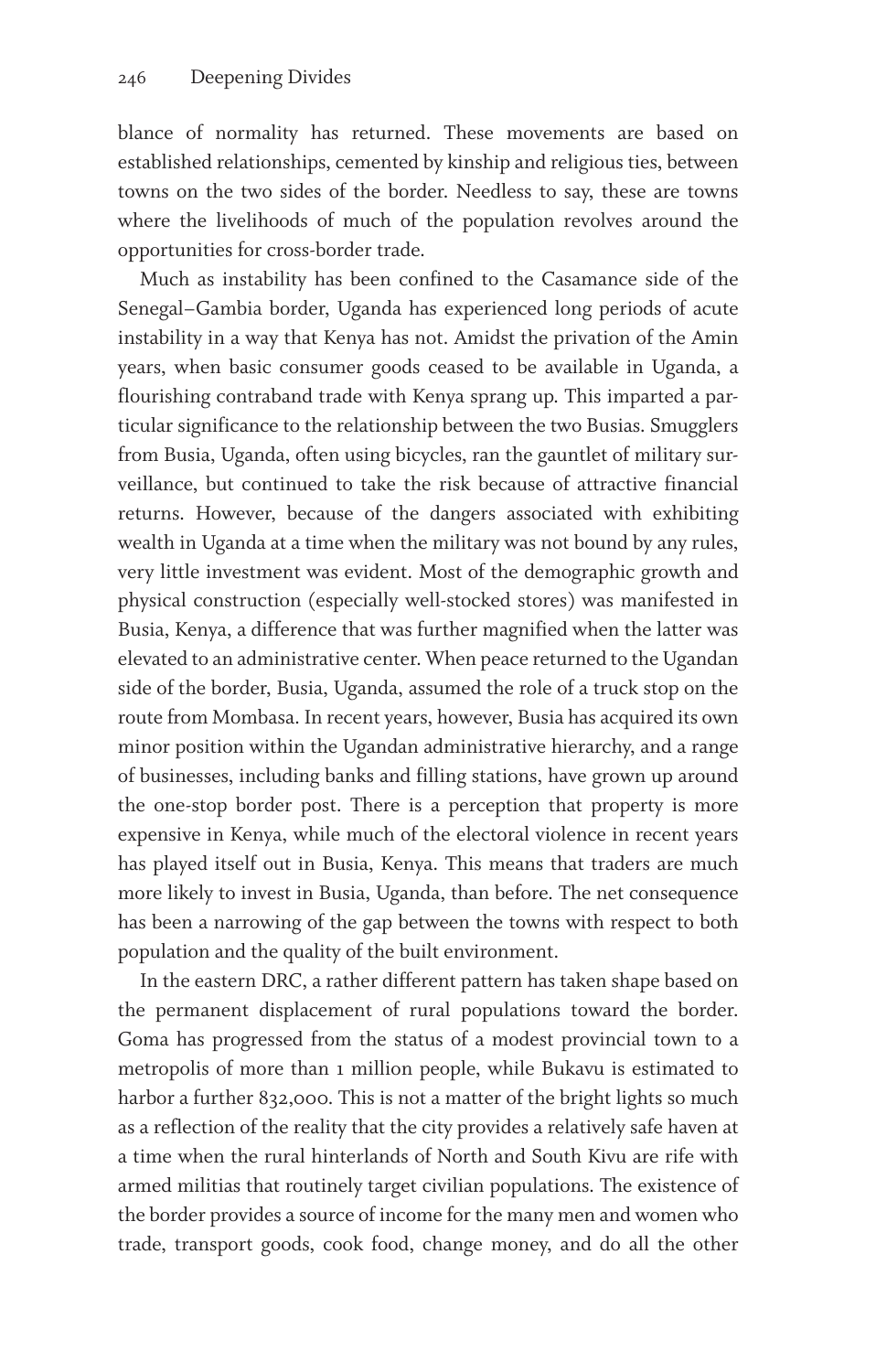things that are associated with busy border crossings. What is striking is that the Rwandan towns of Gisenyi and Cyangugu, which face Goma and Bukavu across the border, have not expanded to anything like the same degree—despite the much greater level of physical security. The Rwandan administration clearly has no interest in encouraging Congolese settlement, with all the problems that this might entail. But it is equally true that displaced populations need to find a way of making a living, and this is easier in Goma than in Gisenyi, where economic activities are more closely regulated by the Rwandan state.5 Despite the greater incidence of daily crime in Goma, border workers generally choose to reside there in preference to the more "orderly" Rwandan towns next door. The pattern that I have identified from the Uganda–Kenya border is therefore reversed in an interesting fashion.

#### **The politics of identity**

As has been widely noted, a discourse of autochthony has come into play across the continent over recent decades (Bøås & Dunn 2013; Geschiere 2009). In fact, there have been earlier iterations of something very similar, most notably with the expulsion of foreigners from Ghana in 1969 and from Nigeria in 1983, and the excision of the Ugandan Asians in 1972. In countries like Cameroon and Congo-Brazzaville, the struggle has really turned on claims to ownership of particular spaces, including specific urban *quartiers*, rather than arguments about national citizenship. But in Côte d'Ivoire and South Africa it has also been about defining the boundaries of national belonging, in which state categories and vernacular discourses of belonging have become closely intertwined. Inevitably, it has also involved some contestation over the ways in which national borders have been superimposed upon ethnic ones.

In the Ivoirien case, the political crisis turned on whether most northerners were actually Burkinabe. For southern activists seeking to advance the claims of putative autochthons, northerners were almost by definition suspect. The context was one in which a quarter of the population were immigrants by the 1990s, a large proportion of whom had been attracted to work on the cocoa farms of the forest belt. The complication in this case is that the borders of colonial Upper Volta changed several times over, enabling some supposed Burkinabe to make a historic claim to being Ivoirien at an earlier point in their history. Others laid claim to being Ivoirien on the basis of having been born in Côte d'Ivoire to parents who migrated decades before. And finally, most northerners insisted they had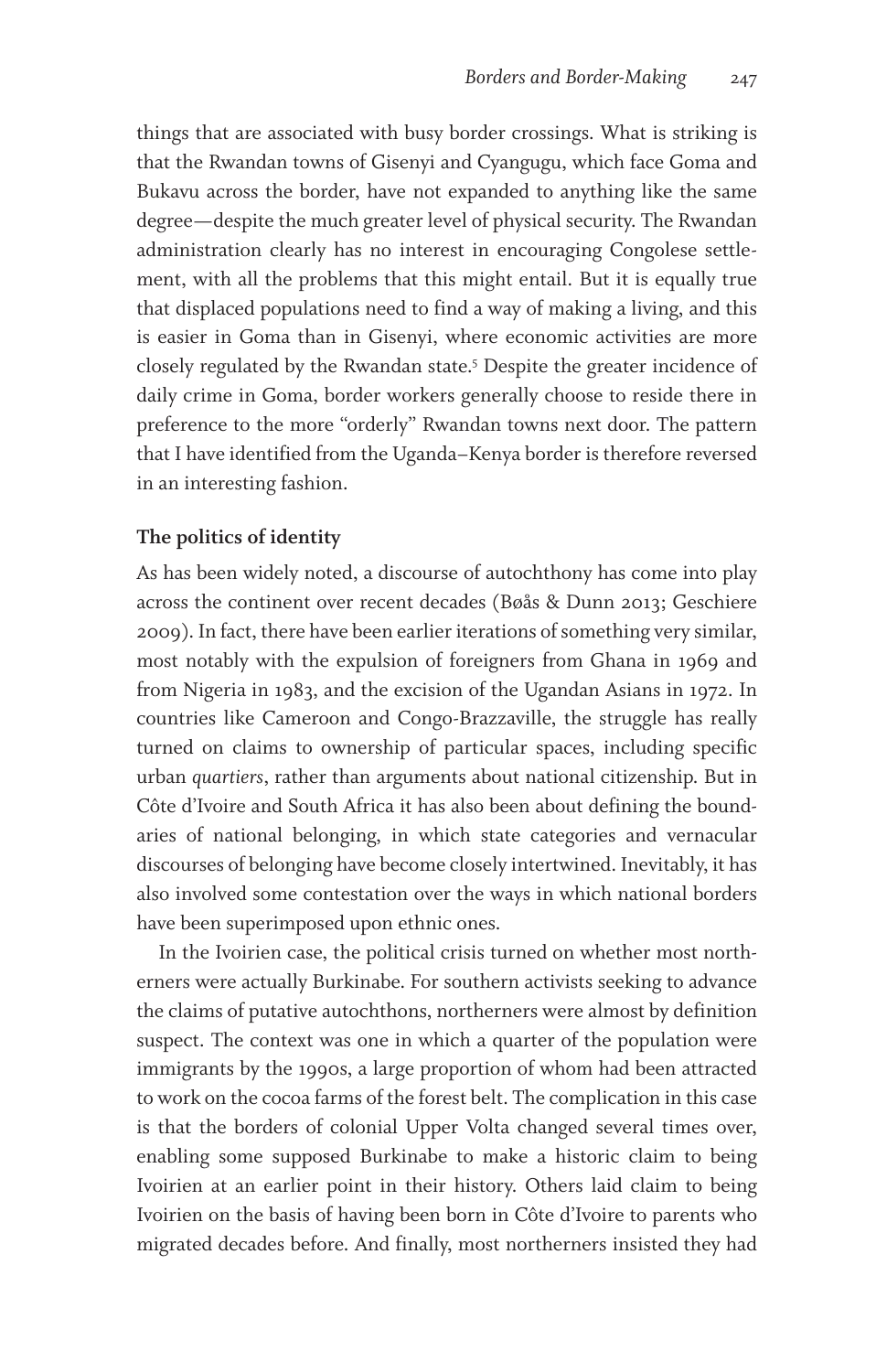always been Ivoirien and had a right, as citizens, to reside, work, and acquire land in any part of the country. For the supporters of the former president Laurent Gbagbo, the invocation of a foreign threat was largely an exercise in seeking to reduce the number of northern voters, through exclusion from citizenship, rather than seeking to redraw the borders of Côte d'Ivoire.

In South Africa, the pressure to tackle illegal immigration has led the South African authorities to actively police urban spaces where foreigners reside in large numbers, and to resort to mass deportations—amounting to no fewer than 300,000 in 2007 alone (Landau 2010: 215). One of the cruel ironies of the recurring xenophobic attacks has been the targeting of South African Tsonga and Venda populations, who are collectively labeled as Shangaan. Because these groups straddle international borders, the assumption is that they are most likely foreigners who have crossed over from neighboring countries (Tafira 2011: 118). In this way, certain ethnicities are deemed to be unproblematically part of the nation while others are treated as alien or at least highly suspect—with language proficiency often providing the litmus test in any given, often charged, situation. The populations who are targeted, on the other hand, contend that their forebears were *in situ* before the borders were drawn.

The assumption that the contours of international borders neatly conform to ethnic boundaries is, of course, one that runs entirely counter to the view that populations were arbitrarily dissected by colonial borders. A.I. Asiwaju, who may fairly be regarded as the father of African border studies, edited a seminal volume in which he helpfully provided a checklist of partitioned ethnic groups (Asiwaju 1984: 252–9). The list is extensive, but even then it is incomplete. The Agotime who straddle the Ghana–Togo border, for example, are not included in the checklist, seemingly because they are bundled into the Ewe category. But such problems of classification also illustrate the difficulties of assuming clearly bounded ethnicities in the first place. Colonial borders helped to shape the way in which ethnic groups were classified, and the manner in which ethnicity was subsequently expressed. Hence the Agotime have tended to be assimilated to the Ewe category despite being an Adangbe splinter group with close links to the Ga of what is now coastal Ghana. On the Kenya–Uganda border, closely related populations do not deploy the same ethnonyms, although they are well aware of the affinities between them. The point nevertheless remains that closely related populations frequently live on two sides of a border, with the multiple ambiguities that this entails. The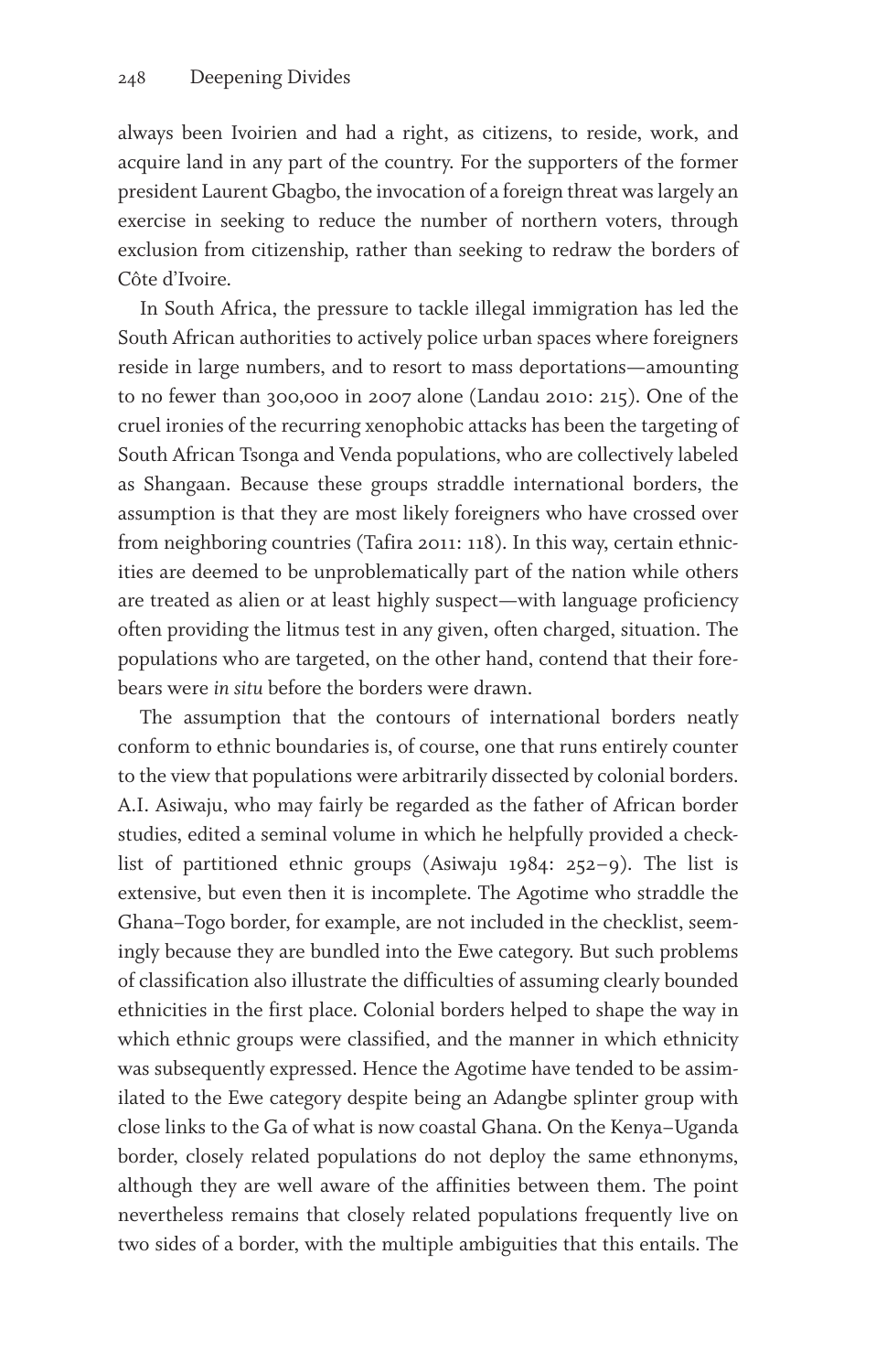trap lies in conceiving of borderlanders as purely the victims—intended or otherwise—of a dispensation conjured up by external agents. Border populations have been equally adept at instrumentalizing borders and enlisting the support of states in the process. Elsewhere, I have examined the ways in which litigants involved in land disputes on the Ghana–Togo border deliberately conflated international borders with the borders between chiefdoms in order to stake contentious claims and to delegitimize those of their opponents (Nugent 2002). Similarly, Dereje (2011) has revealed how the Anywaa have sought to entrench the Ethiopia–Sudan border in a way that casts pastoralist Nuer populations, with whom they have been struggling over land, as foreigners. These instances demonstrate that borderlanders are as invested in the making of borders, and are often as adept at deploying the language of citizenship as the state and non-state actors are.

But there are also other ways in which populations relate to borders. As I have already indicated, border towns are often rather cosmopolitan places that suck in strangers from further afield. Hence, the visible presence of Igbo and Yoruba traders from southern Nigeria in towns on the northern Benin–Nigeria border (Walther 2014: 196), of Igbos trading in Gabonese border towns (Bennafla 2002: 137) and of Hausa traders operating in Agotime. The paramount chief of Aflao is distinctly proud of the fact that his town hosts migrants from across West Africa, and he speaks especially highly of the way in which the "Malians" (the largest group) have organized themselves.6 However, it is also true that border populations may also lay claim to the border as a resource that belongs primarily to notional indigenes. As Flynn (1997) has demonstrated for the Benin–Nigeria border, locals may claim co-ownership of border spaces with the state by imposing their own controls and levies on what passes through. At the one-stop border posts on the Uganda–Kenya border it is striking that money changers insist on the right to operate inside the perimeter fence on the grounds that the facility is built on "their land." Such assertions of local ownership are, in practice, compatible with the presence of strangers who specialize in particular lines of commerce that indigenes have less of an interest in, or specialist knowledge of.

A rather different, but hardly contradictory, response is the assertion of a close affinity between people across the line. Borderlanders routinely intermarry, patronize rotating weekly markets, attend each other's schools and health clinics, and engage in joint religious observances. But it has not always been so easy to turn such daily interactions into an expression of a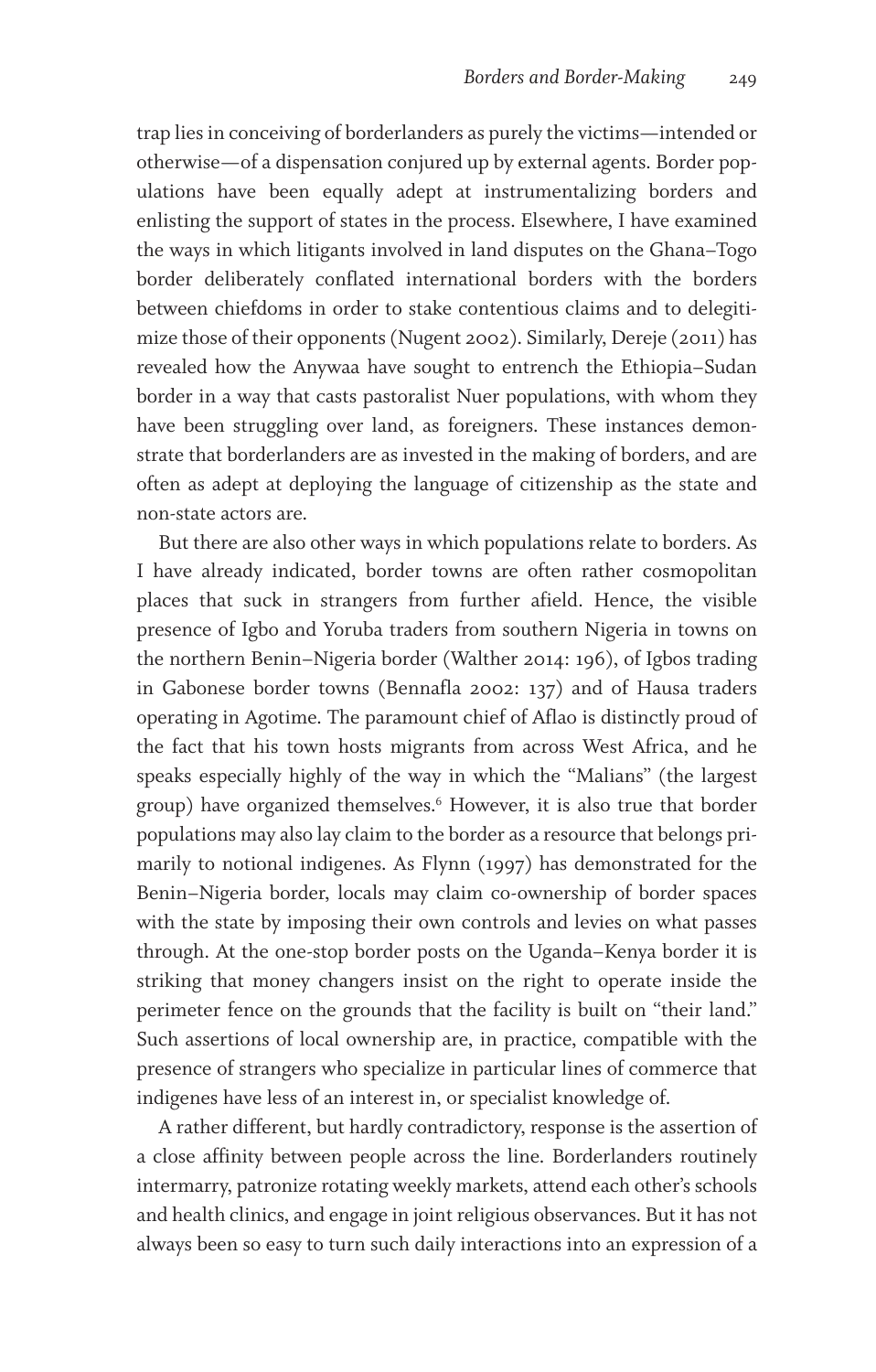common identity. Governments tend to be acutely suspicious of efforts to discursively transcend the border because they regard it as a slippery slope to secessionism. Cross-border festivals afford a convenient way of making statements about the ties that bind, but in a manner that does not appear overtly threatening—especially when state actors can be drawn into the performance. The chief of Aflao is proud of the fact that his annual festival, *Godigbe*, attracts participants from Togo and as far afield as Benin. The festival therefore makes a statement about connectivity and affinity across two sets of borders. The Agotime have worked hard at promoting their own annual festival, *Agbamevoza.* During the three decades after independence when relations between the two sets of authorities were distinctly tense, it proved impossible to hold any public events in common, but the slow thaw from the mid-1990s provided an opportunity that Agotime leaders seized upon with alacrity. *Agbamevoza* is a week-long series of events that seeks to unify the Agotime around a shared sense of a place in history and their virtuosity in the production of the highest-quality *kente* cloth (Nugent 2019: 502–6). Whereas the events used to be held on the Ghana side of the border only, these days the festival shuttles back and forth across the line and involves the participation of state officials from both sides.

Ironically, however, because the border has been a hard one for so long, what it means to be Agotime in Ghana is not the same as what it means to be Agotime in Togo. As one informant explained, it is the "Ghanaians" by which he also meant Ghanaian Agotime—who like to wear *kente* cloth on special occasions, whereas the Togolese prefer to don suits and wax prints. The Agotime seem to have succeeded in reminding the authorities that they are one people divided by an international border. The challenge now is to agree on what "Agotimeness" itself consists of. This conscious attempt to alter the meaning attached to the border is not to be confused with secessionist claims that have been on the rise across the continent. In subtle ways, festivals may even serve to reinscribe rather than challenge the legitimacy of the borders in question. But what they also do is to open up a space for negotiation about how the border is managed, much as they do in Laredo and Nuevo Laredo along the US–Mexico border.7

#### *Conclusion*

In this chapter I have deployed the asymmetrical border in other regions of the world as a foil for understanding the ways in which borders function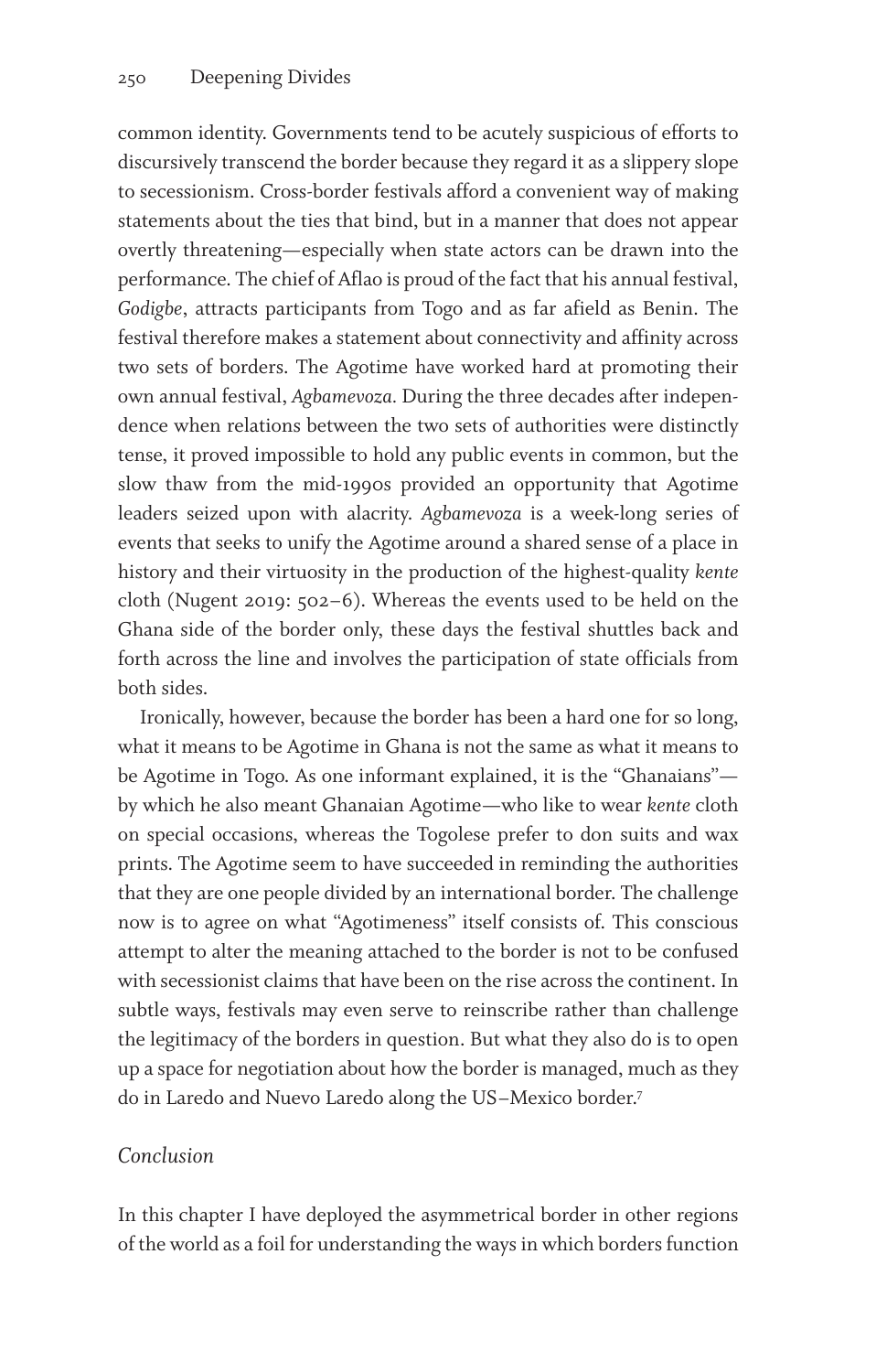and interact with social boundaries in Africa. I have avoided the temptation to draw overly sharp distinctions between Europe and the Americas on the one hand and Africa on the other, despite some very obvious differences. To be sure, along the familiar asymmetrical borders there are strict controls on migration, whereas the norm has been an acceptance of high levels of mobility across most of Africa, which is now formally sanctioned by regional integration agreements. Moreover, there are relatively few securitized borders in Africa—the heavily militarized Ethiopia–Eritrea border providing the obvious exception. Again, the development of hierarchical networks of evasion geared to the trafficking of people and narcotics has been a distinctive feature of asymmetrical borders. But as Europe has pushed its own border policing southward, and as much of the cocaine trade has shifted to Africa, some of the same dynamics are now present south of the Sahara. In addition, the phenomenon of twin cities and towns is widespread and underlines the transformative role of border flows and blockages. Whereas on the US–Mexico border peripheral urbanism is driven by the migration imperative, in Africa it is the economic opportunities that are encrusted around borders that draws people toward them. But even this has some parallels with the operations of the informal economy at the US–Mexico border.

I have gone on to argue that chronic insecurity creates effects that are similar to those we associate with evasion along asymmetrical borders. High risks to life and capital in the pursuit of cross-border commerce are conducive to the consolidation of hierarchical networks involving the primacy of political connections, fewer players, and tight-knit relationships based on something other than kinship. Insecurity is also closely bound up with demographic growth in border regions, although the patterns differ significantly by region. When it comes to affinities, one needs to be equally nuanced in thinking through the larger comparisons. Although it is common to conceive of the Mediterranean as marking a cultural boundary, it has historically functioned more as a crossroads between North Africa and southern Europe (Clancy-Smith 2011). And clearly, there are close affinities between Mexican Americans and their kinsmen across the southern border which have been revalorized in the context of the resurgence of white American nativism. Conversely, culturally similar populations in African border regions have not always made much of an effort to embrace their apparent similarities.

In unlocking the precise relationship between borders and boundaries, I have subjected four dimensions to closer investigation. When it comes to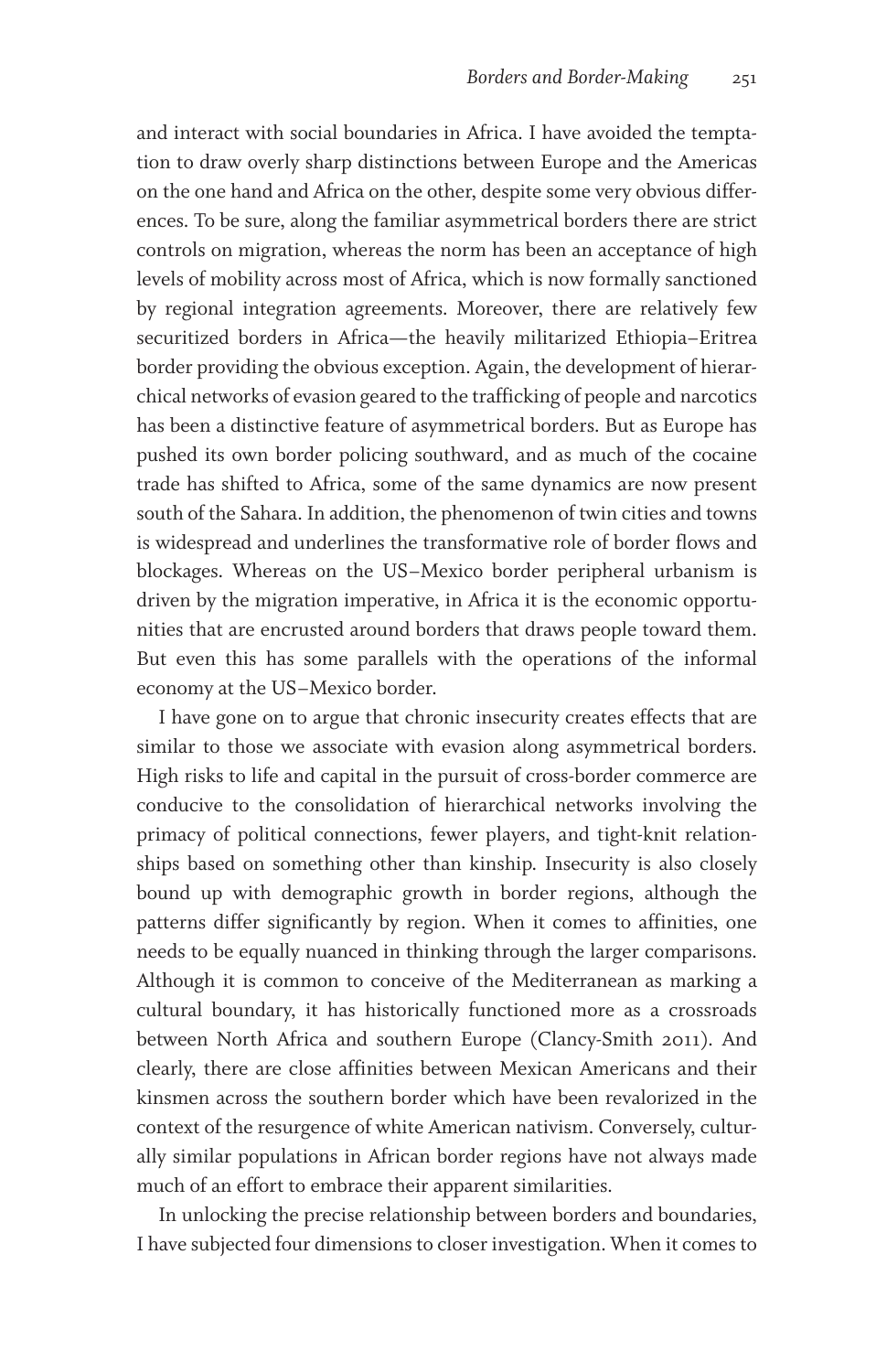state presence, I have pointed to the challenges that some states have faced in controlling remote border regions that have provided a fertile breeding ground for insurgencies. I have also underlined some of the tensions between a regional integration agenda, which seeks to facilitate the freedom of movement of citizens of member states, and a security agenda which seeks to impose more effective regulation. The efforts of the EU to tie African states into measures designed to restrict migratory flows has added a further layer of complexity. The net effect has been to forge new strategies of surveillance and practices of selective exclusion.

Secondly, I have demonstrated that networks of evasion have proliferated in African border regions by virtue of the economic rents that conflicting economic policies have generated—and which migration controls are currently reinvigorating. Cross-border trade has often been associated with particular ethnic groups whose niche has been cemented over many years. But illicit trade has also spawned new networks as well as transforming older ones. I have compared the case of the Nana Benz of Lomé—whose location at the epicenter of a regional trade in contraband textiles helped to cement their dominance over the urban marketplace with that of the Mouride brotherhood which began with deep roots in groundnut farming and subsequently mutated into a transnational network, with one foot in contraband and another in international migration. In both cases, the demarcation of a social boundary was closely bound up with participation in cross-border exchange.

This is closely related to the third point concerning the demography of borderlands. Border areas have often witnessed amongst the most sustained growth, by virtue of the livelihoods that grow up around trade but also because of the relative safety that urbanism provide in unstable regions. Border towns and cities are typically cosmopolitan, as they suck in populations of diverse national and ethnic origins.

In the final section on the politics of identity, I have pointed to the many ambiguities surrounding the ways in which international borders are exploited, challenged and internalized by local populations. While some actors have sought to exclude or target particular groups on the principle that their ethnic affiliation necessarily renders them foreign, borderlanders have not been above invoking state actors in defense of their own territorial claims. Even where groups such as the Agotime seek to transcend the border and rekindle a shared sense of community, they cannot escape the fact that the border has engendered a sense of difference over time. This is illustrative of the ways in which borders have served to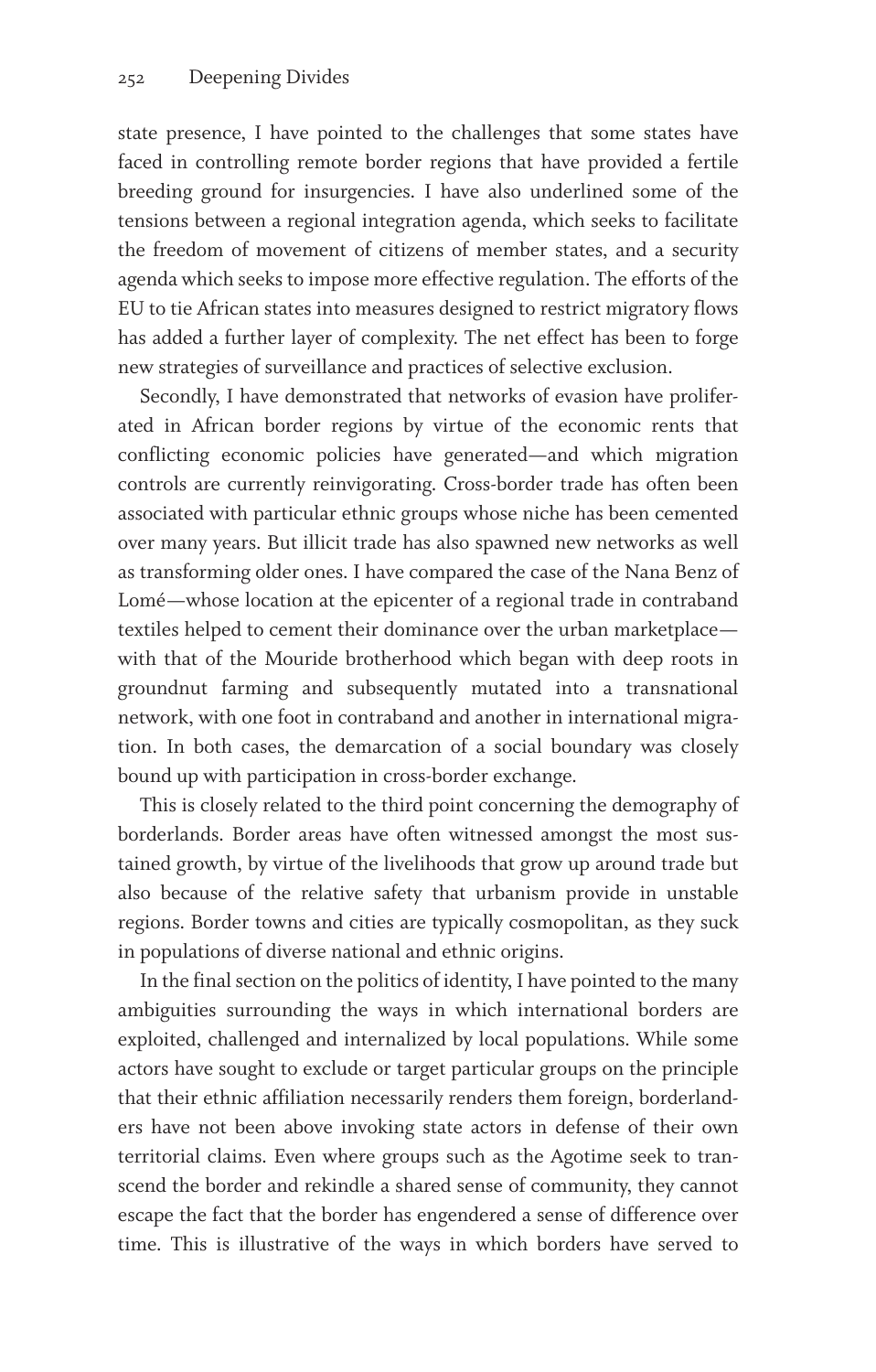inscribe social boundaries in a more general sense. In this, as in other respects, the African patterns are not so very different from those in other parts of the world. Or at least, there are enough commonalities to render the work of comparison potentially rewarding.

#### *Notes*

- 1. Some of the research for this article, especially the sections dealing with transport corridors and regional integration, was conducted as part of a European Research Council (ERC) Advanced Grant for a project entitled "African Governance and Space: Transport Corridors, Border Towns and Port Cities in Transition (AFRIGOS)" (ADG-2014-670851), for which I am the principal investigator. In East Africa, the research was conducted alongside Dr. Isabella Soi of the University of Cagliari, an affiliate of the project, whose insights I am grateful for.
- 2. Tijuana and San Diego are atypical in that the latter is slightly the larger city.
- 3. ECOWAS brings together the West African anglophone countries of Nigeria, Ghana, the Gambia, Sierra Leone, and Liberia, with the francophone countries of the West African Monetary Union (UEMOA), consisting of Senegal, Mali, Cote d'Ivoire, Burkina Faso, Togo, Niger, plus Guinea-Bissau. Guinea is a francophone member of ECOWAS, but is not part of UEMOA. In East Africa, the EAC is made up of Uganda, Kenya, Tanzania, Rwanda, Burundi, and South Sudan.
- 4. The Vatican is embedded in Rome, but this is clearly an exceptional case.
- 5. I am grateful to Hugh Lamarque for this insight.
- 6. Interview with Togbe Amenya Fiti V, Aflao, August 26, 2017.
- 7. I am grateful for having had the chance to read some of the drafts of a forthcoming book by Elaine Peña that deals with an annual festival in which a meeting on the bridge between the two Laredos is a highly symbolic moment.

#### *References*

- Andersson, Ruben. 2014. *Illegality Inc.: Clandestine Migration and the Business of Bordering Europe*. Berkeley: University of California Press.
- Asiwaju, A.I. (ed.). 1984. *Partitioned Africans: Ethnic Relations Across Africa's International Boundaries 1884–1984*. London: Hurst.
- Bennafla, Karine. 2002. *Le commerce frontalier en Afrique centrale: acteurs, espaces, pratiques*. Paris: Karthala.
- Bøås, Morten, and Kevin Dunn. 2013. *Politics of Origin in Africa: Autochthony, Citizenship and Conflict*. London: Zed Press.
- Clancy-Smith, Julia. 2011. *Mediterraneans: North Africa and Europe in an Age of Migration c.1800–1900*. Berkeley: University of California Press.
- Crush, Jonathan, Alan Jeeves, and David Yudelman. 1991. *South Africa's Labor Empire: A History of Black Migrancy to the Gold Mines*. Boulder, CO: Westview Press.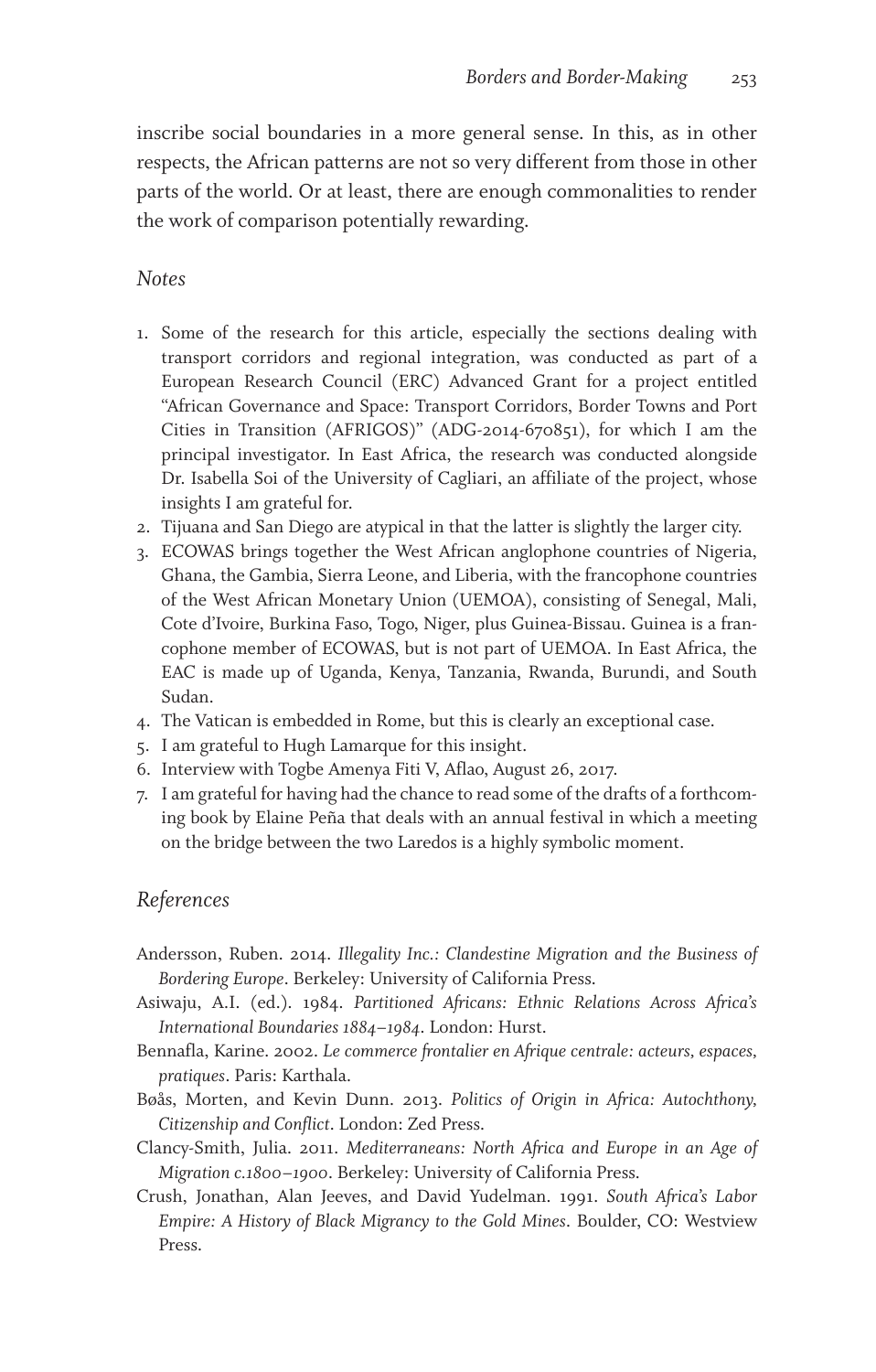- De Genova, Nicholas. 2012. "Border, Scene and Obscene." In Thomas Wilson and Hastings Donnan (eds), *A Companion to Border Studies*, 492–503. Chichester: Wiley-Blackwell.
- Dereje, Feyissa. 2011. *Playing Different Games: The Paradox of Anywaa and Nuer Identification Strategies in the Gambella Region, Ethiopia*. Oxford: Berghahn.
- Flynn, Donna K. 1997. "'We Are the Border': Identity, Exchange and the State along the Benin–Nigeria Border." *American Ethnologist* 24(2): 311–30.
- Frowd, Philippe M. 2018. *Security at the Borders: Transnational Practices and Technologies in West Africa*. Cambridge: Cambridge University Press.
- Geschiere, Peter. 2009. *The Perils of Belonging: Autochthony, Citizenship and Exclusion in Africa and Europe*. Chicago: University of Chicago Press.
- Hüsken, Thomas. 2017. "The Practice and Culture of Smuggling in the Borderland of Egypt and Libya." *International Affairs* 93(4): 897–915.
- Jackson, Stephen. 2006. "Borderlands and the Transformation of War Economies: Lessons from the DR Congo." *Conflict, Security and Development* 6(3): 425–47.
- Jiménez, Tomas R. 2010. *Replenished Ethnicity: Mexican Americans, Immigration, and Identity*. Berkeley: University of California Press.
- Klantschnig, Gernot. 2013. *Crime, Drugs and the State in Africa: The Nigerian Connection*. Leiden: Brill.
- Landau, Loren B. 2010. "Loving the Alien? Citizenship, Law and the Future in South Africa's Demonic Society." *African Affairs* 109/435: 213–30.
- Nugent, Paul. 2002. *Smugglers, Secessionists and Loyal Citizens on the Ghana–Togo Frontier: The Lie of the Borderlands since 1914*. Oxford/Athens: James Currey/ Ohio University Press.

——— 2012. "Border Towns and Cities in Comparative Perspective." In Thomas Wilson and Hastings Donnan (eds), *A Companion to Border Studies*, 557–72 Chichester: Wiley-Blackwell.

- 2018. "Africa's Re-Enchantment with Big Infrastructure: White Elephants Dancing in Virtuous Circles?" In Jon Schubert, Ulf Engel, and Elisio Macamo (eds), *Extractive Industries and Changing State Dynamics in Africa: Beyond the Resource Curse*, 22–39. Abingdon: Routledge.
- ——— 2019. *Boundaries, Communities and State-Making in West Africa: The Centrality of the Margins*. Cambridge: Cambridge University Press.
- Payan, Tony. 2006. *The Three US–Mexico Border Wars: Drugs, Immigration, and Homeland Security*. Santa Barbara: Praeger.
- Raeymaekers, Timothy. 2015. *Violent Capitalism and Hybrid Identity in the Eastern Congo: Power to the Margins*. Cambridge: Cambridge University Press.
- Scheele, Judith. 2012. *Smugglers and Saints of the Sahara: Regional Connectivity in the Twentieth Century*. Cambridge: Cambridge University Press.
- Soi, Isabella, and Paul Nugent. 2017. "Peripheral Urbanism in Africa: Border Towns and Twin Towns in Africa." *Journal of Borderlands Studies* 32(4): 535–56.
- Sylvanus, Nina. 2016. *Patterns in Circulation: Cloth, Gender, and Materiality in West Africa*. Chicago: University of Chicago Press.
- Tafira, Kenneth. 2011. "Is Xenophobia Racism?" *Anthropology Southern Africa* 34(3/4): 114–21.